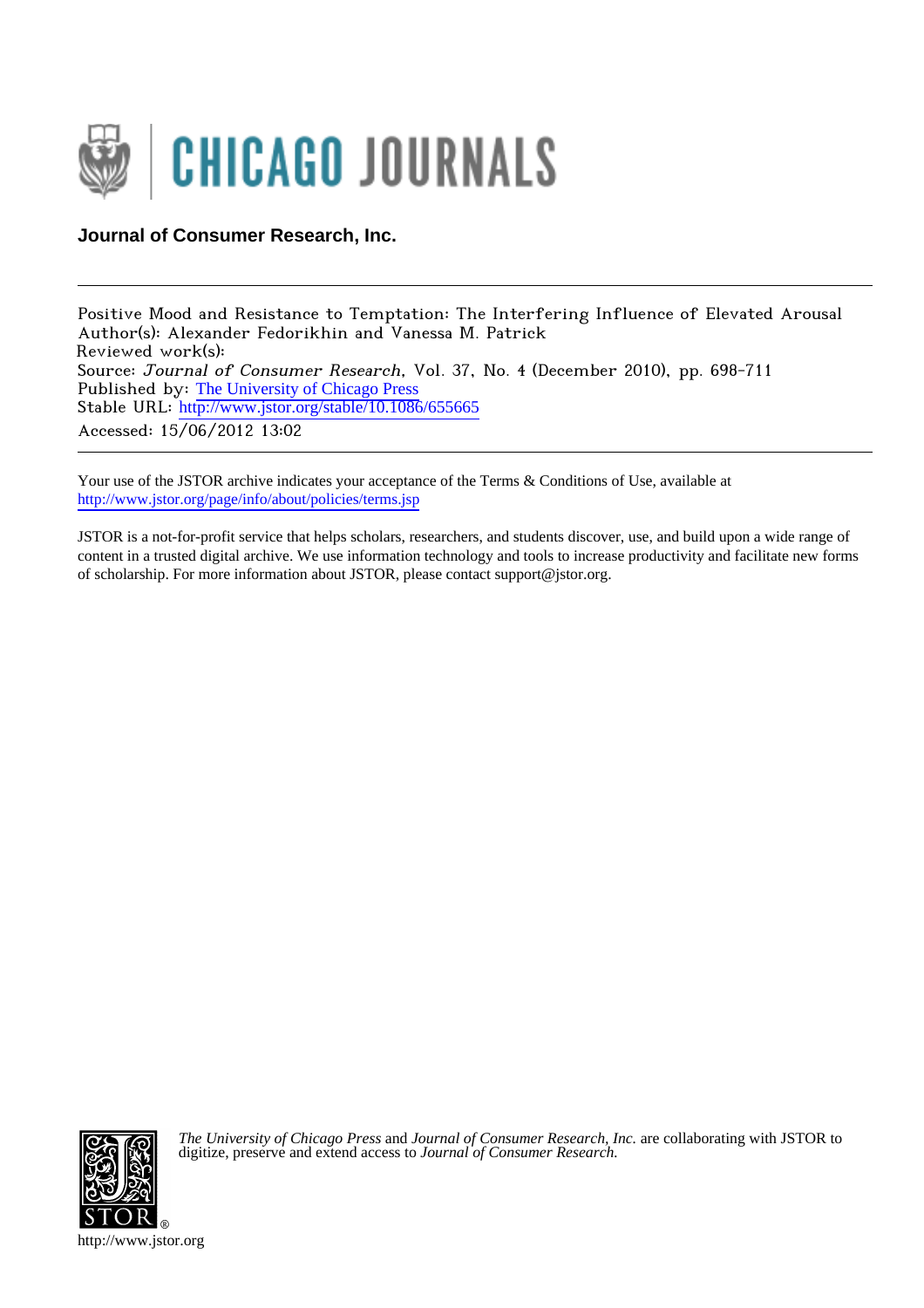# **Positive Mood and Resistance to Temptation: The Interfering Influence of Elevated Arousal**

ALEXANDER FEDORIKHIN VANESSA M. PATRICK

> We investigate the interfering influence of elevated arousal on the impact of positive mood on resistance to temptation. Three studies demonstrate that when a temptation activates long-term health goals, baseline positive mood facilitates resistance to temptation in (1) the choice between two snack items, one of which is more unhealthy, sinful, and hard to resist (M&Ms) than the other (grapes) and (2) the monitoring of consumption when the sinful option is chosen. However, this influence is attenuated when positive mood is accompanied by elevated arousal. We demonstrate that the cognitive depletion that accompanies elevated arousal interferes with the self-regulatory focus of positive mood, decreasing resistance to temptation.

Consider a typical situation in which a consumer is<br>deciding what to eat for lunch at a deli counter. Multiple options present themselves—some healthy, some not so much. A great deal of research has been devoted to investigating what drives consumers to make choices between items that have long-term benefits and those that are more tempting and provide immediate gratification but that are not as good from a long-term perspective. Consumer researchers have long been interested in the conditions that diminish versus enhance consumers' resistance to temptation (Andrade 2005; Andrade and Cohen 2007; Hoch and Loewenstein 1991; Kivetz and Keinan 2006, McFerran et al. 2010; Ramanathan and Menon 2006, Shiv and Fedorikhin 1999, Wilcox et al. 2009). In the present research we investigate the differential impact of positive mood on resistance to temptation at baseline versus elevated levels of arousal.

To put this issue in context, consider the following: Would a consumer be more or less likely to choose a healthy option if he was enjoying listening to his favorite heavy metal band on his iPod while choosing his lunch? Would it matter, for

*John Deighton served as editor and Gavan Fitzsimons served as associate editor for this article.*

*Electronically published June 24, 2010*

instance, whether a consumer had raced up three flights of stairs to the cafeteria with a buddy from work before making her choice, her heart still pounding not only from the exertion but also from the thrill of running faster than her friend?

Prior research has demonstrated that incidental affective states have a profound influence on consumer choice (Andrade 2005). The central thesis of this research is that the accompanying level of arousal moderates the effect that positive mood has on resistance to temptation. If a consumer is in a positive mood from simply listening to nice music or having just won a comptetiton, then according to our theorizing, this positive mood (accompanied by a baseline level of arousal) will result in greater resistance to temptation. However, if that music is head-banging heavy metal or if she just raced up several flights of stairs as part of a competition, we expect that the elevated arousal accompanying the positive mood state will interfere with the consumer's resistance to temptation.

This research contributes to the extant literature in three key ways. First, we contribute to the growing research on the impact of positive mood on resisting temptation and help elucidate the somewhat disparate findings in the extant literature by introducing the moderating role of arousal. Second, we contribute to the arousal literature not only by illustrating the role of elevated arousal in succumbing to temptation but also by providing insight into the process by which it operates. Finally, we contribute to the vast body of extant literature in psychology and marketing that characterizes choices between healthy and unhealthy (and tempting) items as self-control dilemmas, identifying an important antecedent that facilitates resistance to temptation (baseline positive mood).

The remainder of this article is organized as follows. First, we briefly review the extant literature on the influence of positive mood on resistance to temptation to develop our

Alexander Fedorikhin is associate professor of marketing, Kelley School of Business, Indiana University, 801 West Michigan Street, BS4040, Indianapolis, IN 46202-5151 (sfedorik@indiana.edu); Vanessa M. Patrick is Bauer Professor and associate professor of marketing, University of Houston, 385J Melcher Hall, University of Houston, Houston, TX 77201 (vpatrick@uh.edu). The two authors are listed alphabetically and contributed equally to this research. The authors thank Anthony Cox, Dena Cox, Henrik Hagtvedt, Alice Isen, Vasily Klucharev, Aparna Labroo, Debbie MacInnis, Michel Pham, and Dennis Rook for their valuable comments and suggestions.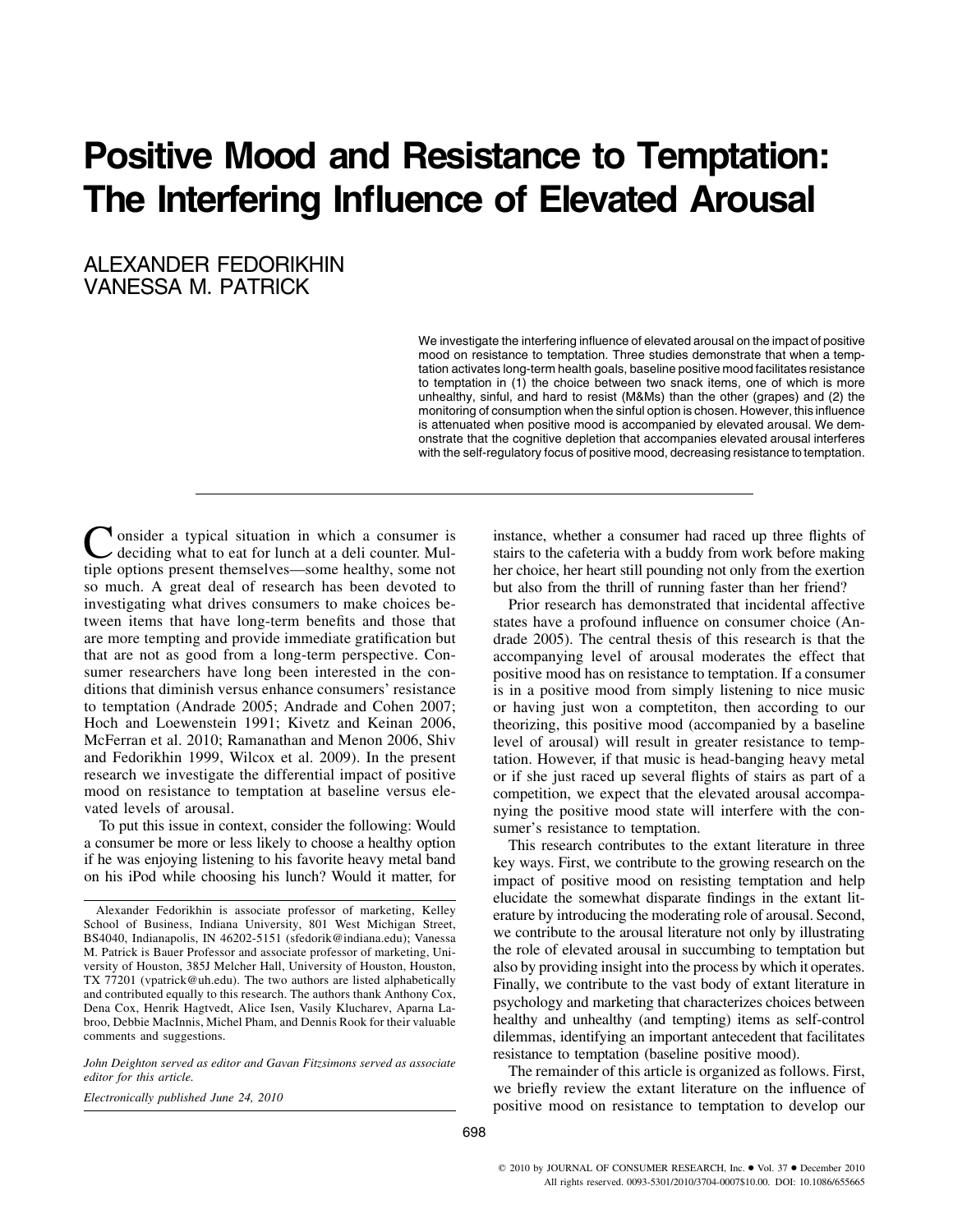#### POSITIVE MOOD AND RESISTING TEMPTATION 699

theorizing regarding the role that elevated arousal plays when it accompanies positive mood in the face of a tempting choice. Our theorizing is based on several recent theoretical and empirical developments. We first build a case for why positive mood (at baseline arousal) facilitates greater resistance to temptation as compared to a neutral mood state. Next we propose that, when positive mood is accompanied with elevated levels of arousal, the arousal dimension interferes with the operation of positive mood and diminishes resistance to temptation. We present a set of three experiments. In study 1, we demonstrate the differential influence of positive mood accompanied by baseline arousal versus elevated arousal on resistance to temptation in the form of choice between a healthy and a "tempting" treat and also subsequent monitoring of consumption quantity if the tempting option is chosen (study 1). Studies 2 and 3 are designed to investigate the process underlying the influence of elevated arousal. We conclude with a discussion of implications and suggestions for future research.

## **THEORY AND HYPOTHESES DEVELOPMENT**

Research investigating the effect of mood on resisting temptation has generated considerable interest (Andrade 2005; Andrade and Cohen 2007; Fishbach and Labroo 2007; Labroo and Patrick 2009). It is well established that negative mood results in breakdowns in self-control (Leith and Baumeister 1996). The role of positive mood, however, is somewhat more ambiguous. There is no consensus in the literature about the influence of positive mood on self-regulation (Aspinwall 1998). While there appears to be more evidence suggesting that positive mood may make it easier for people to resist temptation, there is some evidence in the literature indicating that this is not always the case.

In developing our theorizing regarding the impact of positive mood on resisting temptation at baseline versus elevated levels of arousal, we first delineate the domain of investigation as choices that present themselves as self-control dilemmas. Second, we make a case for why positive mood (at baseline arousal) facilitates resistance to temptation. Finally, we develop our theorizing with regard to the interference of elevated arousal with positive mood's facilitating effect on resistance to temptation.

## The Domain of Self-Control Dilemmas

The domain in which we investigate the impact of positive mood on resistance to temptations is the specific domain of self-control dilemmas. Self-control dilemmas are situations wherein individuals' higher order goals, offering delayed benefits, conflict with lower order goals, offering immediate benefits (Baumeister, Heatherton, and Tice 1994; Metcalfe and Mischel 1999). Such options are referred to in the literature as representing vices versus virtues (Wertenbroch 1998) that involve inherent struggle between desire and willpower (Hoch and Lowenstein 1991). For example, the choice between a piece of sinful chocolate cake and a fruit

salad presents a self-control dilemma since such a choice gives rise to a motivational conflict between two goals, one higher order, long-term goal and one lower order, short-term goal (Baumeister et al. 1994; Myrseth et al. 2009). Kivetz and Keinan (2006, 274) state: "In such selfcontrol dilemmas, consumers have to choose between options with immediate benefits but delayed costs (leisure goods or relative vices) and options with immediate costs but delayed benefits (investment goods or relative virtues)." Giner-Sorolla (2001, 206) notes: "Examples of this kind of *delayed-cost* dilemma are all too common in everyday life: doughnuts taste delicious but are fattening, party-going trades midnight euphoria for a morning hangover." The latter paper reports the most frequently nominated kinds of delayedcost dilemmas involving alcohol (e.g., "drinking on gradua-

tion night"), food (e.g., "eating a candy bar"), and sex (e.g., "hooking up with random boys"). Indeed, short-term interests may tempt individuals to stray from otherwise dominant longterm goals (Rachlin 1997). However, people are often mindful of temptation and employ self-control strategies to pursue long-term interests (Metcalfe and Mischel 1999).

#### Positive Mood and Resistance to Temptation

How does positive mood influence resistance to temptation? We rely on two sets of arguments from the extant research to develop our theorizing.

First, we expect that individuals in a positive mood are motivated to maintain or preserve their positive mood and thus are more likely to resist temptation. Andrade (2005) advances an integrative model to describe the processes by which affect operates, namely, via affective evaluation and affect regulation. Affective evaluation (AE) occurs through the individual's use of congruent affective information in a direct (e.g., affect as information; Schwarz and Clore 1983) or indirect (e.g., mood congruency; Isen et al. 1978) manner. Relying on AE, one would expect, in general, that positive affect would result in positive evaluation of a stimulus. Affective regulation (AR), on the other hand, presumes the presence of a hedonic goal as a result of which individuals are motivated to achieve a desired state (typically a positive affective state) or to protect it once it has been attained. Notably, Andrade (2005, 356) posits that "interdependence between the two mechanisms implies that one process may add to or offset the effect of the other depending on internal and external cues." One such cue, particularly relevant for the current research, is the diagnostic nature of the target stimulus. Specifically, Andrade (2005) proposes that the diagnosticity of the information about the stimulus either weakens or strengthens the impact of the AE mechanism. Consistent with this proposition, prior research illustrates that AE has a stronger influence when individuals are asked to evaluate an ambiguous (vs. unambiguous) stimulus (Gorn, Pham, and Sin 2001). Further, AR has been shown to produce stronger behavioral effects (Zillmann 1988) and can overcome AE effects in the presence of a mood-lifting cue among negative affect individuals or a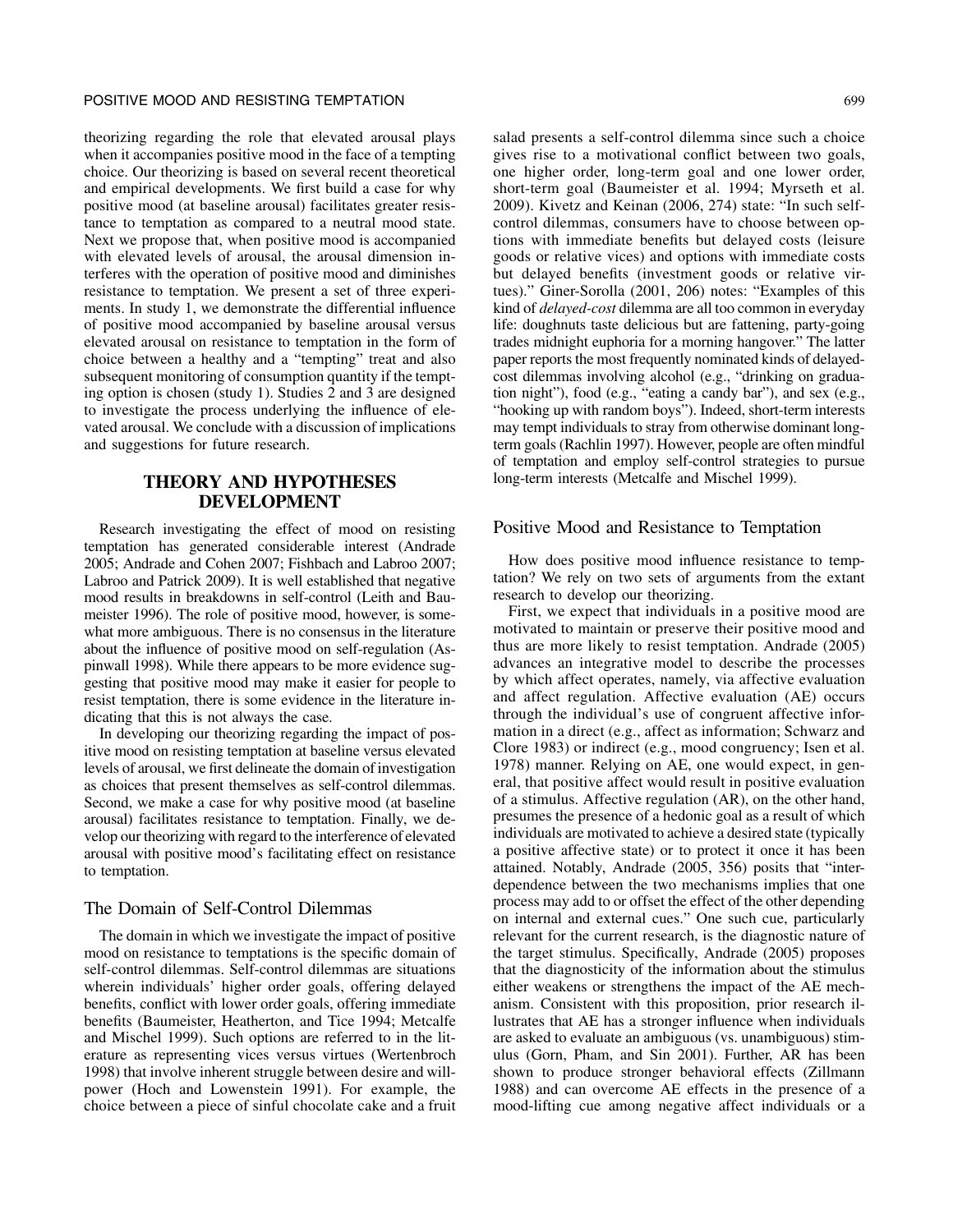mood-protection cue among positive affect individuals (Andrade 2005).

Given that our domain of investigation entails the choice between a healthy and an unhealthy (tempting) item, we argue that the target stimuli are far from ambiguous and can also act as mood-lifting/mood-preserving cues (Cohen and Andrade 2004). Hence, we expect that, in our sphere of inquiry, the AE mechanism is most likely offset by the AR mechanism (Andrade 2005).

So how does the AR mechanism operate when faced with a tempting choice? Dynamic AR theories are predicated on the assumption that individuals' assessment of the discrepancy between their feelings now and what they could potentially feel in the future as a result of their behavior guide behavioral choice (Gross 1998). Consequently, individuals in a positive mood are likely to refrain from acting in a manner that might threaten or disturb their positive mood state. As Andrade and Cohen (2007, 45) poignantly assert, "the extent to which AR will strongly mediate the impact of affect on behavior is highly contingent on the perceived mood changing properties of the upcoming behavioral activity." We thus propose that, when faced with a tempting choice, individuals in a positive mood are likely to anticipate the negative feelings (e.g., guilt) that would ensue from succumbing to temptation and hence would be more mindful of temptation and strive to avoid it to preserve their positive mood. This motivation to manage positive mood is a key driver motivating consumer resistance to temptation.

Second, we assert that positive mood facilitates the pursuit of the operative goal, resulting in greater resistance to temptation. This assertion is based on several recent developments in the literature. Fishbach and Labroo (2007) present evidence that positive mood increases the adoption of the operative goal, that is, whatever goal an individual holds at a given time. The question remains then to determine the nature of the operative goal (immediate/short-term or future/ long-term) when a consumer is faced with a choice between a healthy versus a sinful snack choice. Based on Fishbach and Labroo (2007), we would expect that, when faced with a self-control dilemma, the operative goal might be, on one hand, long-term health and self-improvement, or, on the other hand, short-term pleasure or simply having fun. This was aptly demonstrated by Labroo and Patrick (2009, study 3), who found that mild positive mood facilitates a "fun" goal when that is operative and facilitates a virtuous "study" goal when that is operative. In that study, the fun goal and the study goal were manipulated to be operative.

In the absence of any specifically manipulated goals, we rely on Fishbach, Friedman, and Kruglanski's (2003) findings that illustrate that, in the face of temptation, higher order self-regulatory goals become automatically operative. Based on this "operative goals" literature, we would expect that, in the absence of a good reason to hold a "have fun" goal, the dominant goal for our population would be long-term health and well-being. Our theorizing assumes that, under normal conditions (no special occasion, no systematic reason to adopt the hedonic fun goal), the dominant operative goal is long-term health when faced with a choice between a healthy versus sinful food option. It is possible, though, that presence of a goal-consistent healthy option in a tempting choice situation could signal a fulfillment of this goal (Wilcox et al. 2009) and less need for self-control, which could make non-health-related goals operative. Hence, we empirically verify this assertion in a pretest described later.

To summarize, we expect that baseline positive mood is likely to result in greater resistance to temptation, based on two key arguments described above. First, the regulatory dimension of Andrade's (2005) framework predicts that people in a positive mood will try to protect their state and avoid potential negative feelings resulting from succumbing to temptation. Second, positive mood facilitates the pursuit of the operative goal (Fishbach and Labroo 2007), which, when faced with a self-control dilemma, we argue, is longterm success and well-being (Fishbach et al. 2003). Similarly, positive mood has been shown to result in more abstract processing and consequently a preference for products that provide a long-term benefit (Labroo and Patrick 2009).

## The Interference of Elevated Arousal with the Effect of Positive Mood

In contrast to the evidence described above, Bless et al. (1990) suggest that positive mood could lead to heuristic processing, quick and superficial thinking, reduced attention to tasks at hand, and shallow decision making potentially resulting in the diminished ability to resist temptation. Indeed, some empirical evidence from prior literature appears to support this viewpoint. Rook and Gardner (1993) examined the relationship between consumers' antecedent mood states and their impulsive purchase behaviors by asking them to recall occasions in which they had experienced the "persistent urge to purchase something immediately" and to answer a battery of questions about their affective state at the time. They found that 85% of respondents believed that, in a positive mood, they felt unconstrained, experienced a desire to reward themselves, and had higher energy levels. Ninety-four percent reported having bought something when in a good mood. In the domain of food consumption, prior research has demonstrated that positive mood can stimulate eating (Cools, Schotte, and McNally 1992; Macht, Roth, and Ellgring 2002).

Notably, in the instances in which positive mood resulted in decreased resistance to temptation, it was often accompanied by elevated arousal. Cools et al. (1992) found that positive (and negative) mood accompanied by elevated levels of emotional arousal resulted in overeating in restrained eaters. Macht et al. (2002) demonstrate similar findings with the influence of joy on chocolate consumption but argue that these findings are driven by mood-congruent evaluation. In Rook and Gardner's (1993) research, one of the specific affective states associated with impulsive buying was excitement. Thus, some empirical evidence exists to support our theorizing regarding the interference of elevated arousal with the effect of positive mood on resistance to temptation.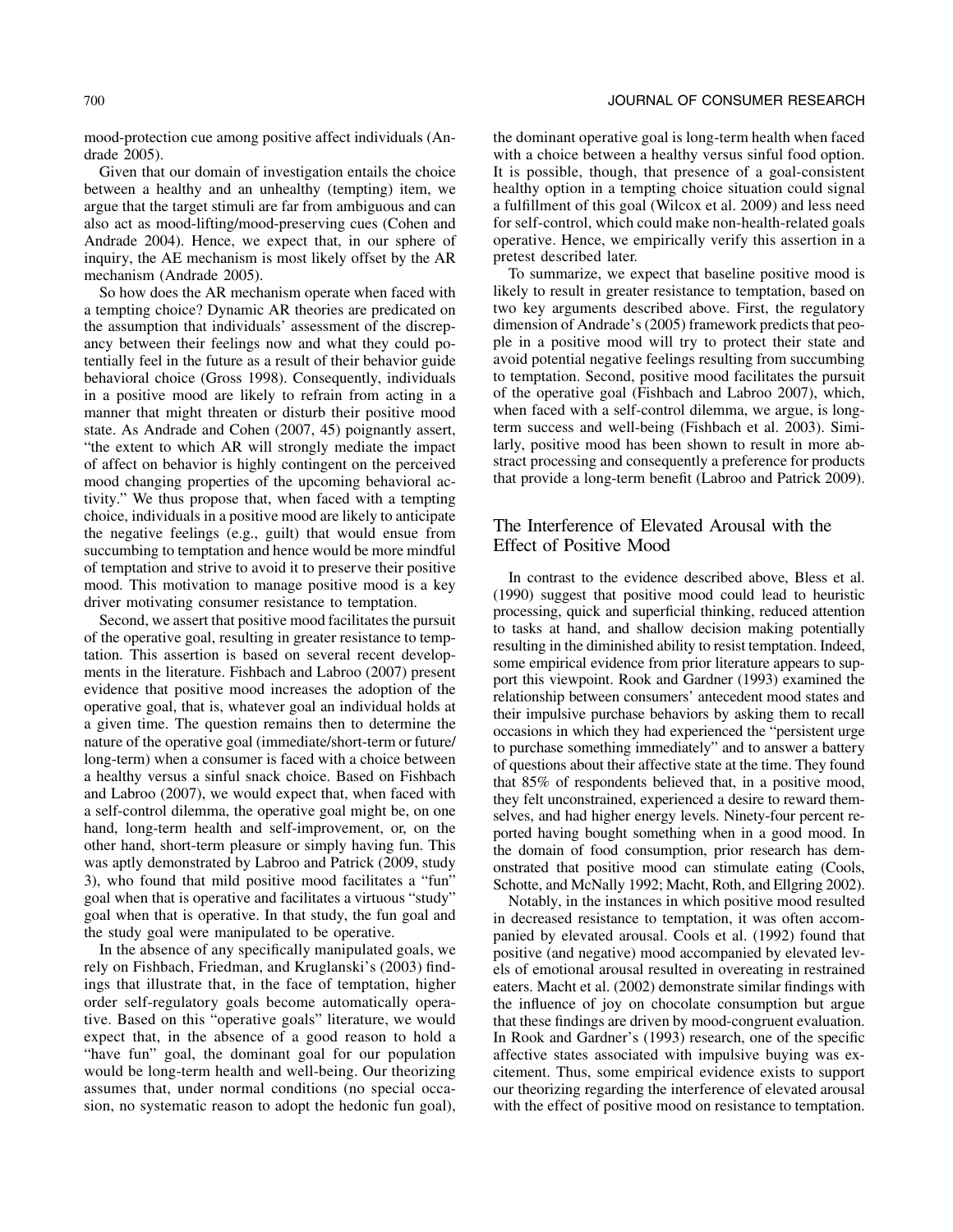#### POSITIVE MOOD AND RESISTING TEMPTATION **FOULD A SET A SET AND RESISTING** TO 1

Arousal is a feeling of activation, varying from drowsiness to excitement (Mehrabian and Russell 1974). Indeed, the arousal system in the brain is under the control of the amygdala, the emotional center of the brain (Pribram and McGuinness 1975), and thus it is important to examine the impact of emotional states of the same valence at different levels of arousal (c.f. Lerner and Keltner 2001; Raghunathan and Pham 1999). Admittedly, differentiating between baseline and elevated levels of arousal in mood states, especially those that are positive, is often an empirical issue and might be situationally driven. Despite this, it is possible to empirically disentangle a relatively low (baseline) versus a relatively high (elevated) state of arousal. Our theorizing that follows is based on this assumption.

A substantial amount of research suggests that elevated arousal diminishes cognitive capacity and results in heuristic or superficial processing. Sanbonmatsu and Kardes (1988) found that arousal diminished the ability to accurately evaluate advertising since consumers in a high-arousal (vs. baseline-arousal) state were more persuaded by peripheral cues (see also Mano 1992) and were less likely to rely on message argument strength when evaluating advertising messages. Similarly, Gorn et al. (2001) found that advertisement evaluations were more polarized in the direction of the advertisement's affective tone under high arousal than under low arousal, presumably because the affective tone was used as a heuristic in evaluation. Pham (1996) details two processes that characterize the influence of arousal on evaluation. First, the selection effect suggests that arousal increases the influence of cues perceived to be diagnostic. In this regard, White, Fishbein, and Rutstein (1981) demonstrated that arousal increased (decreased) male's liking of an attractive (unattractive) female target. Second, the representation effect suggests that arousal diminishes the reliance on cues that are cognitively demanding.

Prior research points to the disruptive effects of elevated arousal on information processing. Perhaps the most common pattern for the influence of arousal has been documented as the Yerkes and Dodson (1908) hypothesis, which proposes an inverted U relationship between the level of arousal and physical and cognitive performance. Specifically, this law suggests that a moderate level of arousal results in optimal performance, while very low and very high arousal levels result in diminished performance. Notably, the extant research has also proposed that this effect is moderated by complexity of task performance. In particular, the inverted U relationship was only observed for simple tasks, while performance on complex tasks was impaired by elevated arousal (see Suedfeld [1968] for a review). In the context of our research, we expect that cognitive performance is likely to be diminished at elevated levels of arousal in comparison to baseline levels of arousal. Notably, our baseline level of arousal may be considered to correspond to a moderate rather than a low level of arousal as per the Yerkes and Dodson law. Specifically, since arousal occurs in a continuum, starting from a low point during deep sleep (Duffy 1957) at the low end, we propose that

our baseline level of arousal is closer to the midlevel and hence the peak of the inverted U relationship.

Based on our theorizing above, we expect that baseline positive mood facilitates resistance to temptation and is more likely to lead consumers to choose a healthy versus unhealthy snack option. However, elevated arousal interferes with thoughtful affect regulation and shifts the individuals' focus to the short-term motivation for immediate pleasure and giving in to the temptation. We therefore hypothesize:

**H1:** Compared to the neutral mood condition, positive mood facilitates resistance to temptation and makes people less likely to choose a sinful hedonic item under conditions of baseline arousal but not under conditions of elevated arousal.

## Postchoice Regulation of Quantity Consumed

Resisting temptation is not limited to choice. It remains an important issue while monitoring the consumption of a hedonic item (Baumeister 2002) even after a consumer ends up choosing this item. Prior research illustrates that monitoring consumption of the more sinful option is often taxing (Giner-Sorolla 2001; Scott et al. 2008; Wertenbroch 1998).

Based on the arguments developed above, we theorize that, compared to neutral mood, participants in a baseline positive mood who choose the more sinful tempting option are more likely to monitor the quantity consumed. However, this thoughtful consumption regulation will be diminished with elevated levels of arousal. Specifically, we expect:

**H2:** For those who choose the more sinful tempting snack, positive mood reduces consumption of the snack compared to the neutral mood condition under baseline arousal but not under elevated arousal.

## **OVERVIEW OF THE EMPIRICAL INVESTIGATION**

We present a set of pretests, followed by a series of three experiments, to investigate the influence of positive mood on resisting temptation at baseline and elevated levels of arousal. In the first main experiment, we demonstrate that, for consumers in a positive mood, the level of arousal accompanying positive mood determines resistance to temptation. The results reveal that, compared to participants in a neutral mood, positive mood facilitates resistance to temptation at baseline levels of arousal but not at elevated arousal. Further, they demonstrate that consumers in a positive mood at baseline arousal who do choose the unhealthy "sinful" item are better able to regulate the quantity of the item consumed relative to the other mood states.

Studies 2 and 3 focus on the process underlying the effects. In study 2, we manipulate cognitive load, valence, and arousal to show that, under low cognitive load, baseline arousal positive mood leads to a higher likelihood of con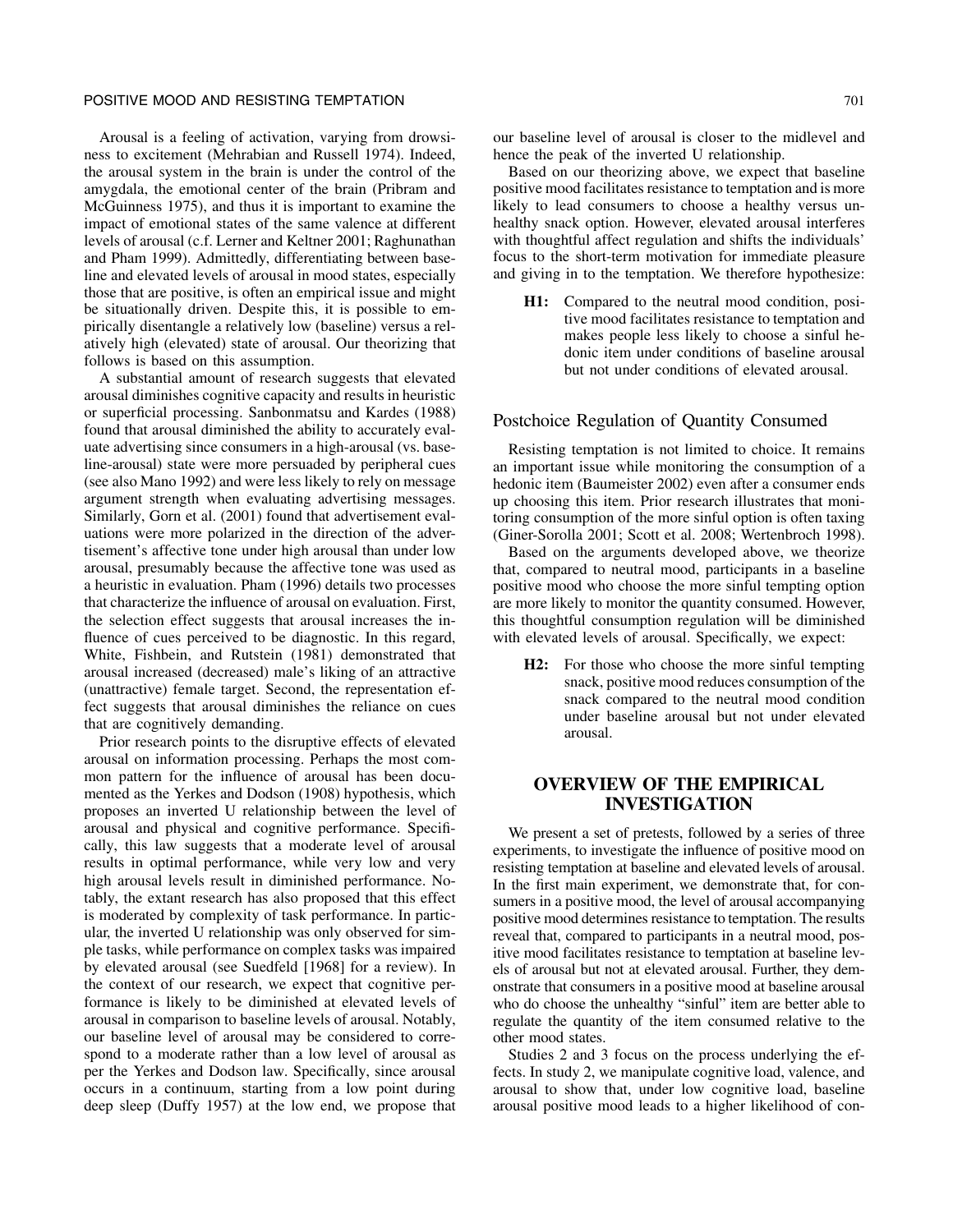sideration of the long-term benefits of making a healthy choice, compared to neutral participants, but that elevated arousal is cognitively depleting and results in a focus on immediate concerns (Mano 1992). However, under high cognitive load, the influence of baseline arousal positive mood on resistance to temptation is the same as that of elevated arousal, thereby implicating cognitive depletion as the underlying mechanism. In studies 1 and 2, the valence and arousal of the mood state were manipulated jointly by using video episodes. Study 3 replicates the previous findings but also expands on these studies to manipulate valence and arousal by two independent mechanisms (videos and mild physical exercise) and to demonstrate the cognitive depletion that accompanies elevated arousal via an unrelated task. Importantly, in all three studies presented, we examine resistance to temptation not only in terms of consumer choice (choosing between M&Ms and grapes) but also in terms of the quantity consumed (monitoring the number of M&Ms consumed after M&Ms are chosen).

#### **STUDY 1**

Study 1 was designed to examine the influence of positive mood and level of arousal on resistance to temptation. Resistance to temptation is measured in terms of the choice of a healthy option over a sinful and tempting one (hypothesis 1) and as the monitoring of the quantity of the sinful option consumed when it is chosen (hypothesis 2). The procedure of the experiments was similar to that used by Shiv and Fedorikhin (1999, 2002). The domain of food consumption was chosen to facilitate the investigation of these two representations of resistance to temptation.

#### Pretests

Three pretests were conducted: (1) to test the effectiveness of the movie clips to be used to induce mood, (2) to identify the snacks to be used as stimuli in the studies, and (3) to verify that under normal conditions the dominant operative goal for our respondent population is long-term health when faced with a choice between a healthy versus a sinful and tempting snack that we use as our stimuli.

*Mood Manipulation Pretest.* Video clips are often used to manipulate mood states that vary in valence or arousal (Leith and Baumeister 1996). The pretest was conducted to identify video episodes that elicit neutral and positive elevated arousal moods. For the baseline arousal conditions, we relied on movie clips from "The House on the Rock" and "Tommy Boy," which have been successfully used in prior research to create neutral and positive mood conditions, respectively (Fedorikhin and Cole 2004). These two clips were pretested along with two new clips selected based on previews and preliminary discussions with participants representing the population used in the main experiments. For the positive valence elevated arousal condition, we tested a clip describing the university's football team defeating an archrival from across town. For the neutral valence elevated arousal condition, we tested an episode from "The Fast and the Furious" showing a freeway car race. Participants were assigned at random to view one of the four video clips. Participants were asked to report their feelings on 7-point scales (based on the PANAS scale; Watson, Clark, and Tellegen 1988; for valence: pleased, upset (reverse-coded), proud, strong;  $\alpha = .74$ ; for arousal: aroused, excited, active, elated;  $\alpha = .83$ ; where 1 = not at all,  $7 = \text{very much}$ . As expected, the two new episodes generated higher levels of arousal than the baseline arousal clips ( $M = 3.70$  vs.  $M = 2.60$ ;  $t(110) = 5.49$ ;  $p < .05$ ), and the two positive clips resulted in more positive feelings compared to the neutral clips  $(M = 4.21 \text{ vs. } M = 3.27;$  $t(110) = 6.52$ ;  $p < .05$ ). Also, as expected, within each level of arousal, there were statistically significant differences in valence (for baseline arousal,  $M = 4.13$  vs.  $M = 3.44$ ;  $t(62)$ )  $p = 3.65$ ; *p* < .05; for elevated arousal, *M* = 4.29 vs. *M* = 3.11;  $t(46) = 5.49$ ;  $p < .05$ ). Within each level of valence, there were statistically significant differences in arousal (for neutral valence,  $M = 3.61$  vs.  $M = 2.69$ ;  $t(44) = 2.99$ ; *p*  $1 < .05$ ; for positive valence, *M* = 3.79 vs. *M* = 2.51; *t*(64)  $p = 4.95$ ;  $p < .05$ ). Hence, the valence manipulation did not affect the level of arousal and vice versa.

*Snack Pretest.* Preliminary discussions with participants and pretests revealed several potential candidates for the stimuli that might be used, for example, granola bars, Snickers bars, M&Ms, grapes, and carrots. The final stimuli used for the study were almond M&M candy and grapes. These stimuli were chosen because they were similar in size (almond M&Ms were used to match the size of grapes) and familiar to participants, and they enabled us to test our consumption hypotheses since it was possible to count the number of individual pieces of candy and grapes consumed. The M&Ms and grapes were presented in transparent plastic cups, and the volume of grapes used was equivalent to the one-serving bag of M&Ms. Grapes of three different colors were used to eliminate the possible alternative explanation that the M&Ms were chosen simply because they were more colorful or attractive. Forty-two undergraduate students participated in the pretest. They were individually presented with a choice of grapes versus M&Ms as they entered the experiment room. After they had made their choice, they received a questionnaire that assessed the reactions they experienced when making the choice of snack, the perceived "sinfulness" of the snack they had chosen, and the perceived value of the snack chosen relative to the snack forgone.

Of the 42 participants, 23 chose grapes and 19 chose M&Ms. In order to assess the participants' reactions to each snack, they were asked to report the extent of agreement to the following set of statements (used by Shiv and Fedorikhin 1999): "I felt an impulse to eat the M&Ms/grapes as soon as I saw them"; "I felt a strong irresistible urge to eat the M&Ms/grapes when I saw them"; "When I saw the M&Ms/ grapes I felt a desire to grab and eat them"; "I began to salivate as soon as I saw the M&Ms/grapes") on a 9-point scale of  $1 =$  disagree and  $9 =$  agree. These four statements were combined into a desirability index ( $\alpha = .73$ ). The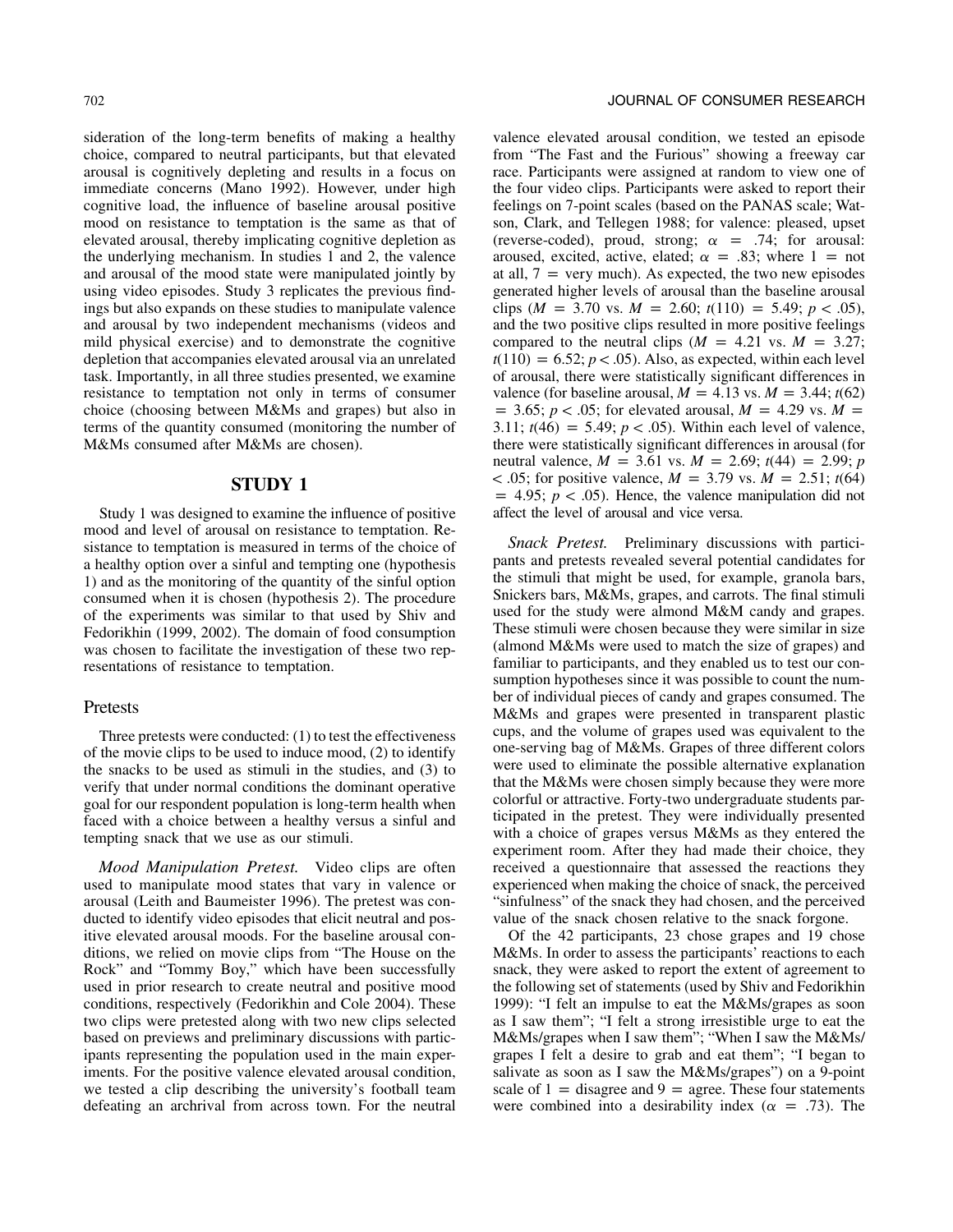results revealed that participants rated M&Ms, as compared to grapes, as more likely to induce an immediate desire for consumption ( $M = 5.5$  vs.  $M = 4.3$ ,  $F(1, 40) = 5.08$ , *p* ! .05). Further, the choice of M&Ms as a snack was perceived as significantly more sinful than grapes  $(M = 7.84)$ vs.  $M = 1.61$ ,  $F(1, 40) = 218.52$ ,  $p < .01$ ). Finally, the perceived value of each snack was assessed by asking participants to report which snack had the better value  $(1 =$ grapes are better value,  $5 =$  no difference,  $9 = M\&Ms$  are better value). Results revealed that the perceived value of M&Ms was no different from that of grapes  $(M = 4.26)$ , eliminating perceived value of the alternative as a possible driver of choice. These stimuli were used in the main study.

*Operative Goal Pretest.* Our theorizing is based on the assumption that long-term health is the operative goal when faced with temptation. This notion, as discussed above, is supported by previous research (Fishbach et al. 2003). This pretest was conducted to validate this assumption for the respondent population we used for the main studies. This is especially important given a recent research finding that, when a healthy choice is included in an array of options, individuals are more likely to choose a sinful option (Wilcox et al. 2009).

Forty-seven participants were randomly assigned to one of the two conditions. In one condition, participants were exposed to grapes and M&Ms (the stimuli we chose for the main studies) in transparent plastic cups. In the other condition, the participants did not see the snacks until they finished the questionnaires. Respondents in both conditions were offered the choice of snack as "a token of appreciation for their participation" at the end of the session. We used essentially the same procedure as Fishbach et al. (2003), which involved measuring the latency of participants' responses in a task where they were asked to decide as quickly as possible if the string of letters presented on the computer screen was a word or not and to respond by pressing the (Y) or (N) button. The words that were interspersed within meaningless letter strings had been selected from the ones suggested by different members of the same population. We used a number of neutral words, such as *stream*, *treaty*, *card*, or *moment,* and the words *healthy* and *slim* to represent the higher order health and fitness goals and the words *indulge* and *eat* to represent the immediate gratification goals. Similar to the procedure of Fishbach et al. (2003), at the beginning of each trial a fixation point (letter X) appeared in the middle of the screen for 2 seconds, followed by a letter string (or one of the words), then followed by a 1 second pause. We used Authorware by Macromedia software to conduct the pretest. The order of the words and letter strings was randomized. We used the average latencies for the neutral words, the two words for the health goals, and the two words for the indulgence goal (using them individually produced the same results).

Participants exposed to the two snacks (M&Ms and grapes) responded to the words associated with health and fitness faster than to neutral words (Wilks's lambda for the within-subject condition by time effect  $= .676; p < .05;$  $M_{\text{health, snack}} = .539 \text{ sec. vs. } M_{\text{neutral, snack}} = .725 \text{ sec.}.$  Also,

these participants responded faster to the words associated with health and fitness compared to those who did not see the snack choice until after the task ( $M_{\text{health, snack}} = .539$  sec. vs.  $M_{\text{health, no snack}} = .654 \text{ sec.}; t(45) = 2.68; p < .05$ . When not exposed to the snack options prior to the task, the response latency to the words associated with immediate gratification goals was no different than that of the neutral words  $(M_{\text{tempt, no snack}} = .702 \text{ sec. vs. } M_{\text{neutral, no snack}} = .717 \text{ sec.}, \text{NS}.$ Also, exposing participants to the temptation prior to the task made them directionally slower in responding to the immediate gratification words compared to those who were not exposed to the snacks ( $M_{\text{tempt snack}} = .889$  sec. vs.  $M_{\text{tempt no snack}} = .702$ sec.;  $t(45) = 1.71$ ;  $p = .095$ ).

Hence, consistent with prior research, exposure to our stimuli (healthy vs. sinful snack choice) makes a long-term health goal the salient operative goal. The same exposure appears to make the immediate gratification goal directionally less salient.

## Main Experiment

*Method and Procedure.* Three hundred and sixty-five undergraduate students participated in the study for class credit. The experiment was a 2 (valence: positive and neutral)  $\times$  2 (arousal: elevated and baseline) between-subjects design. Sessions were conducted in small groups of eight to ten participants, and each group was assigned at random to one of the four conditions. All participants were told that they would be participating in several short studies. The first "study" was disguised as a pretest for an empathy scale. In line with the cover story, participants were asked to try to put themselves in the shoes of the person or persons described or shown in the clip and were then shown one of the four pretested clips. Participants completed an empathy scale with embedded items that served as the mood manipulation check and were then asked to move to another room to complete the study.

Following the procedure used by Shiv and Fedorikhin (1999, 2002), participants were told that they would receive a snack of their choice as a token of appreciation, and they were asked to choose a snack on their way to the second room. A cart with the two snacks was placed between the two rooms, and all participants individually made their choice and picked up a corresponding ticket. They then proceeded to the next room, where they were presented with the actual snack of their choice. They completed a questionnaire that asked them to report their choice (crosschecked with the ticket they had chosen), their attitudes toward the two snacks, how hungry they were at the time, how long ago they had eaten their last meal, and whether they were either M&M or grape fanatics. After they had completed the surveys, participants were told they were free to leave but were required to leave behind any leftovers that they had not consumed. The grapes or M&Ms left by each participant were counted and recorded by the experimenters before they were discarded.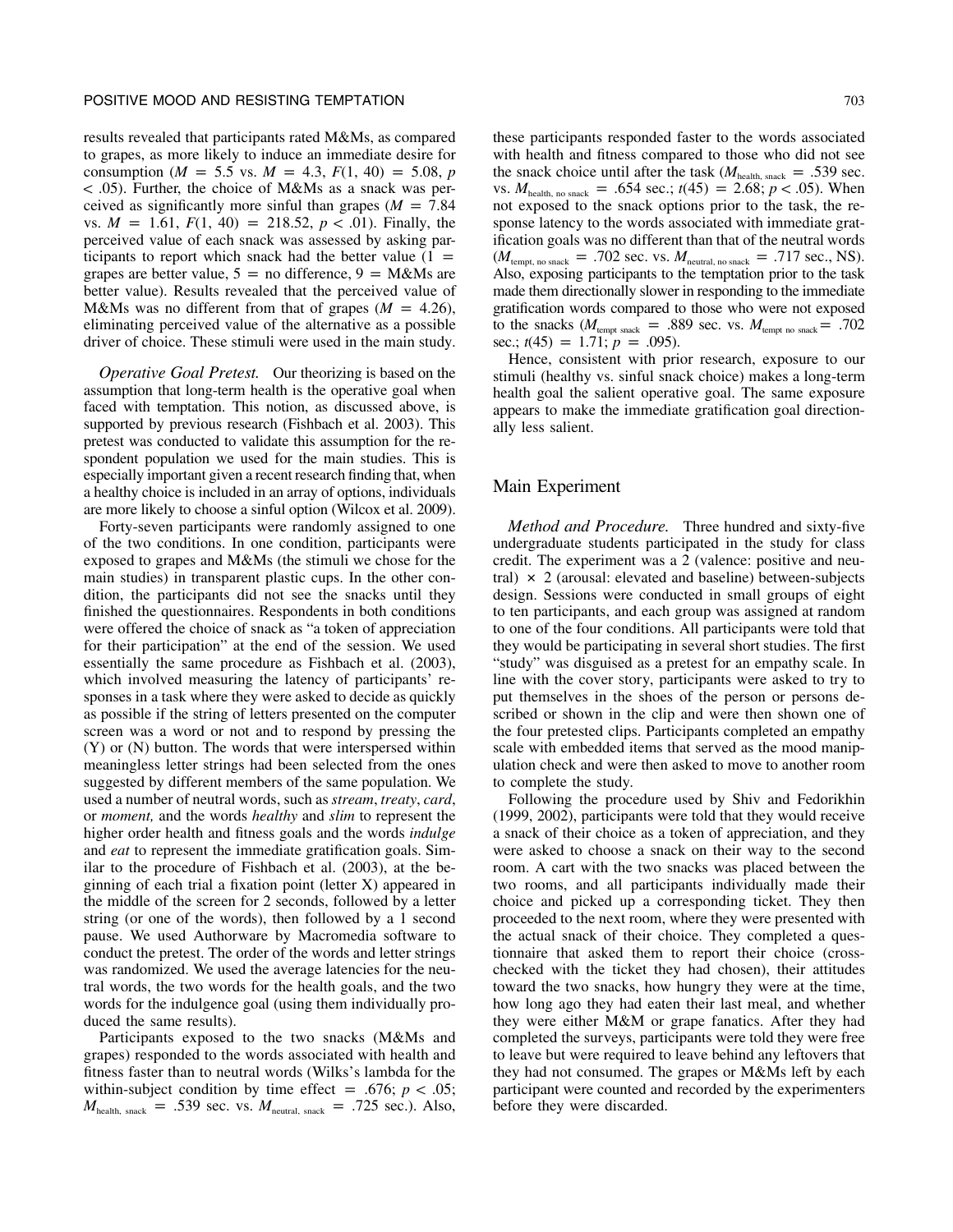## Results

*Manipulation Checks.* The mood manipulations worked as expected. Participants in the positive valence conditions reported more favorable mood than those in the neutral valence conditions on the same scale used in the pretest  $(\alpha = .69; M = 4.60 \text{ vs. } M = 3.63; t(361) = 7.23; p <$ .05). Positive valence showed more favorable ratings both in the baseline arousal condition ( $M = 4.50$  vs.  $M = 3.52$ ;  $t(208) = 5.58$ ;  $p < .05$ ) and in the elevated arousal condition  $(M = 4.71 \text{ vs. } M = 3.73; t(153) = 4.75; p < .05)$ . The arousal manipulation also worked as expected, using the same scale as in the pretest ( $\alpha$  = .84; *M* = 4.00 vs. *M* = 2.67;  $t(361) = 9.28$ ;  $p < .05$ ) and within both neutral (*M*  $p = 3.99$  vs.  $M = 2.48$ ;  $t(173) = 7.16$ ;  $p < .05$ ) and positive  $(M = 4.02 \text{ vs. } M = 2.86; t(188) = 5.93; p < .05) \text{ valence}$ conditions.

Stimuli manipulations were also consistent with expectations. The same scale that we used in the pretest ( $\alpha =$ .92) showed M&Ms being significantly more desirable (*M*  $p = 4.53$  vs.  $M = 3.76$ ; Wilks's lambda for repeated measures  $p = .93$ ;  $F(1, 359) = 25$ ;  $p < .0001$ ), more sinful than grapes (5.84 vs. 2.12, respectively; Wilks's lambda for repeated measures = .38;  $F(1, 359) = 587$ ;  $p < .0001$ ), and more impulsive than grapes (6.32 vs. 5.21, respectively; Wilks's lambda for repeated measures = .88;  $F(1, 359) = 48$ ;  $p <$ .0001).

*Choice of Grapes versus M&Ms.* Consistent with hypothesis 1, a logistic regression showed significant main effects of valence ( $\chi^2$  = 8.46; *p* < .05) and arousal ( $\chi^2$  = 12.26;  $p < .05$ ), as well as a significant valence by arousal interaction ( $\chi^2$  = 4.88; *p* < .05) on the choice of the snack. Participants in the positive mood were less likely to choose M&Ms (the more sinful option) compared to those in the neutral mood condition under baseline arousal (30% vs. 57%,  $\chi^2 = 16.08$ ;  $p < .05$ ). As expected, under elevated arousal, there was no difference in choice across two valence conditions (61% vs. 65%,  $\chi^2 = .31$ , NS; see fig. 1).

The extent to which the participants considered themselves grape fanatics and M&Ms fanatics had a significant effect on their likelihood of choice. The M&Ms fanatics were relatively more likely to choose M&Ms ( $\chi^2 = 14.93$ ;  $p < .05$ ), while grape fanatics were more likely to choose grapes ( $\chi^2$  = 18.92; *p* < .05). The effect of self-reported hunger was marginally significant ( $\chi^2$  = 3.66; *p* = .06; hungrier participants were more likely to choose M&Ms). These covariates did not interact with any other variables. No other variables (time of last meal, age, or gender) had a significant effect on the likelihood of choice, and they will not be discussed further.

*Consumption of M&Ms.* Consistent with hypothesis 2, of the participants who chose the sinful snack, those in the positive baseline arousal mood condition consumed fewer M&Ms than those in the neutral mood condition (51% vs. 68%,  $t(91) = 2.35$ ;  $p < .05$ ). However, under elevated arousal conditions, positive mood participants ate as much

#### **FIGURE 1**

#### STUDY 1: CHOICE AND CONSUMPTION OF M&MS



of the sinful snack as those in the neutral mood (62% vs. 68%,  $t(96) < 1$ , NS).

#### Discussion

The results of this study demonstrate that positive mood can have different influences on resistance to temptation depending on the level of arousal. Consistent with the theorizing, participants in a baseline arousal positive mood were more likely to resist temptation and choose a less sinful option than participants in the neutral valence or elevated arousal conditions. Also, having made a sinful choice, participants in the baseline arousal positive valence condition consumed fewer M&Ms than those in the neutral valence and elevated arousal conditions.

Next, we focus on the process that underlies these results. We theorize that elevated arousal depletes cognitive resources needed for effective regulation and thus interferes with or attenuates the facilitating effect of baseline positive mood on resistance to temptation. In the two studies that follow, we demonstrate that elevated arousal exerts influence via the depletion of cognitive resources rather than via alternative mechanisms, such as the misattribution of arousal (Schachter and Singer 1962; Zillmann, Katcher, and Milavsky 1972), the response facilitation effect of arousal (Allen et al. 1989), or simply redirecting respondents' attention away from the task at hand.

## Process Explanation for the Interfering Role of Arousal

There is considerable evidence in the extant literature that elevated arousal results in the depletion of cognitive resources and diminished cognitive capacity. This cognitive capacity explanation (or dynamic complexity hypothesis; Paulhus and Lim 1994) asserts that elevated arousal increases cognitive load, leading to selective processing of only a few important cues so as to simplify the perceptions of the target. For instance, Pham (1996) found that the process by which arousal polarized brand evaluation was by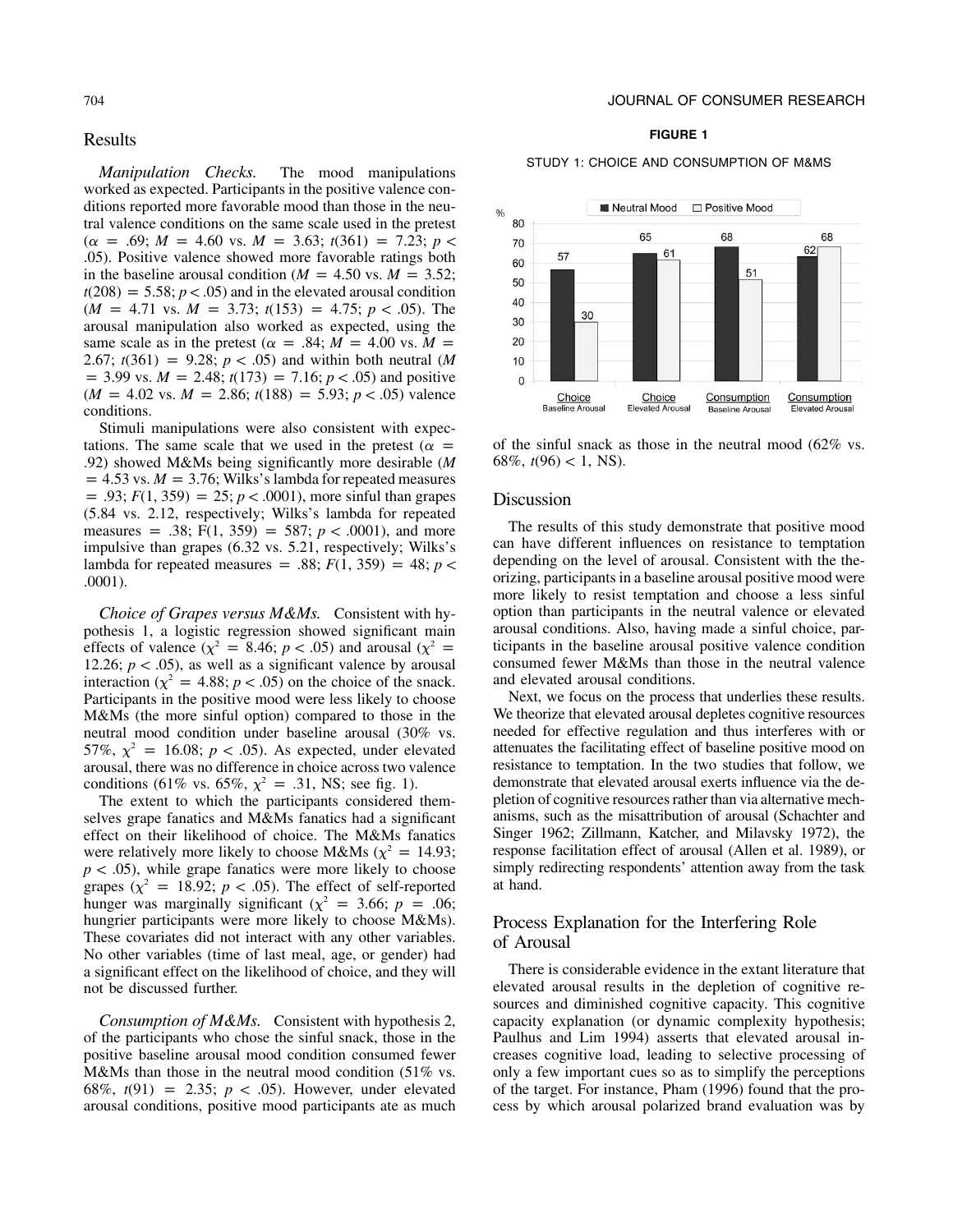increasing participants' reliance on cues that were considered to be more diagnostic (see also Sanbonmatsu and Kardes 1988).

An alternative mechanism is the misattribution of arousal; that is illustrated by situations in which the residual arousal from an unrelated event polarizes consumer response to a subsequent target by intensifying the affect felt toward that target (Schachter and Singer 1962; Zillmann, Katcher, and Milavsky 1972). Another alternative mechanism is based on the Hullian theory (Hull 1943), which posits that arousal facilitates the dominant response to the stimulus situation (response facilitation model). This is often described as "adding fuel to whatever fire is currently burning" (Allen et al. 1989; Lambert et al. 2003). Allen et al. (1989) believe that the response-facilitation model offers a comprehensive and parsimonious explanation for findings in the extant literature. Also, it is possible that arousal just redirects respondents' attention from thinking about possible negative feelings associated with succumbing to temptation to something else.

Based on the cognitive capacity approach, we would expect that elevated arousal moods decrease available cognitive resources via increased cognitive load (Paulhus and Lim 1994), resulting in an increased focus on immediate concerns (Mano 1992). The extant research supports the notions that cognitive resources are needed to resist immediate temptation (Shiv and Fedorikhin 1999) and that exerting selfcontrol is cognitively taxing (Baumeister et al. 1998). Notably, the hot-cool system analysis of the mechanisms that reduce or enhance willpower proposed by Metcalfe and Mischel (1999) similarly implicates depletion or absence of cognitive resources in the activation of the "hot" system that results in lapses of self-control. Based on these findings, we expect that elevated arousal diminishes resistance to temptation due to a reduction in cognitive capacity.

Since cognitive load also diminishes cognitive capacity, in the study that follows, we examine the process underlying the moderating influence of arousal by manipulating cognitive load. We expect that if decreased cognitive capacity is the process underlying the influence of arousal, elevated arousal conditions should reveal similar results to high cognitive load conditions.

**H3:** High cognitive load coupled with baseline arousal positive mood will decrease resistance to temptation and result in the choice of the unhealthy snack and increased snack consumption compared to low cognitive load baseline arousal positive mood. This influence on resistance to temptation is similar to elevated arousal positive mood under low cognitive load.

#### **STUDY 2**

Study 2 was designed to examine the process underlying the influence of positive mood accompanied by different levels of arousal on resistance to temptation. This study was identical in design to study 1 except for the manipulation of cognitive load and the addition of thought protocols. We expected that reducing cognitive capacity by putting participants under high cognitive load would be similar to the effect of elevated arousal in the low load conditions.

Specifically, in low cognitive load conditions, we expected to replicate the results of study 1, showing that positive mood facilitates resistance to temptation under baseline arousal but not under elevated arousal. In the high cognitive load condition, we expected that, similar to the effect of arousal, high load would decrease positive mood participants' resistance to temptation. We also expected that participants in the baseline arousal positive mood conditions would be less likely to resist temptation under high cognitive load than under low cognitive load.

## Method and Procedure

Four hundred and eighteen undergraduate students participated in the study for class credit. The experiment was a 2 (valence: positive vs. neutral)  $\times$  2 (arousal: baseline vs. elevated)  $\times$  2 (load: low vs. high) between-subjects design. The procedure was very similar to that of study 1, except that the choice of snack was made after the cognitive load manipulation. After the mood manipulation, participants were told that they were participating in a study that tested memory. Cognitive load was manipulated using a widely used procedure (Shiv and Fedorikhin 1999) in which participants were given either a two-digit or a seven-digit number (low vs. high cognitive load, respectively) and asked to keep it in mind until they were asked for it in the other room. Similar to study 1, participants made a choice of grapes or M&Ms as they made their way to the next room. When they reached the next room, they were asked to report the number, list the thoughts that went through their minds while they were choosing a snack, and complete a questionnaire similar to that used in study 1.

#### Results

*Manipulation Checks.* The mood manipulations were successful. Positive mood conditions showed more favorable mood than neutral mood conditions on the same scale as used in study 1 ( $\alpha$  = .70; *M* = 4.79 vs. *M* = 3.66;  $t(394) = 8.96$ ;  $p < .05$ ). Positive mood was more positive than neutral mood both in the baseline arousal condition (*M*  $= 4.69$  vs.  $M = 3.59$ ;  $t(208) = 6.88$ ;  $p < .05$ ) and the elevated arousal condition ( $M = 4.88$  vs.  $M = 3.72$ ;  $t(153)$ )  $= 5.94$ ;  $p < .05$ ). The arousal manipulation, assessed on the same scale as used in study 1, was successful across valence conditions ( $\alpha$  = .84; *M* = 3.83 vs. *M* = 2.77;  $t(361) = 8.4$ ;  $p < .05$ ) and within the neutral (*M* = 3.90) vs.  $M = 2.65$ ;  $t(173) = 6.73$ ;  $p < .05$ ) and positive (*M* = 3.75 vs.  $M = 2.90$ ;  $t(188) = 5.09$ ;  $p < .05$ ) valence conditions. Stimuli manipulations, assessed on the same scale as used in study 1 ( $\alpha = .91$ ), indicated that M&Ms were perceived to be a significantly more desirable  $(M = 4.35)$ vs.  $M = 3.34$ ; Wilks's lambda for repeated measures  $=$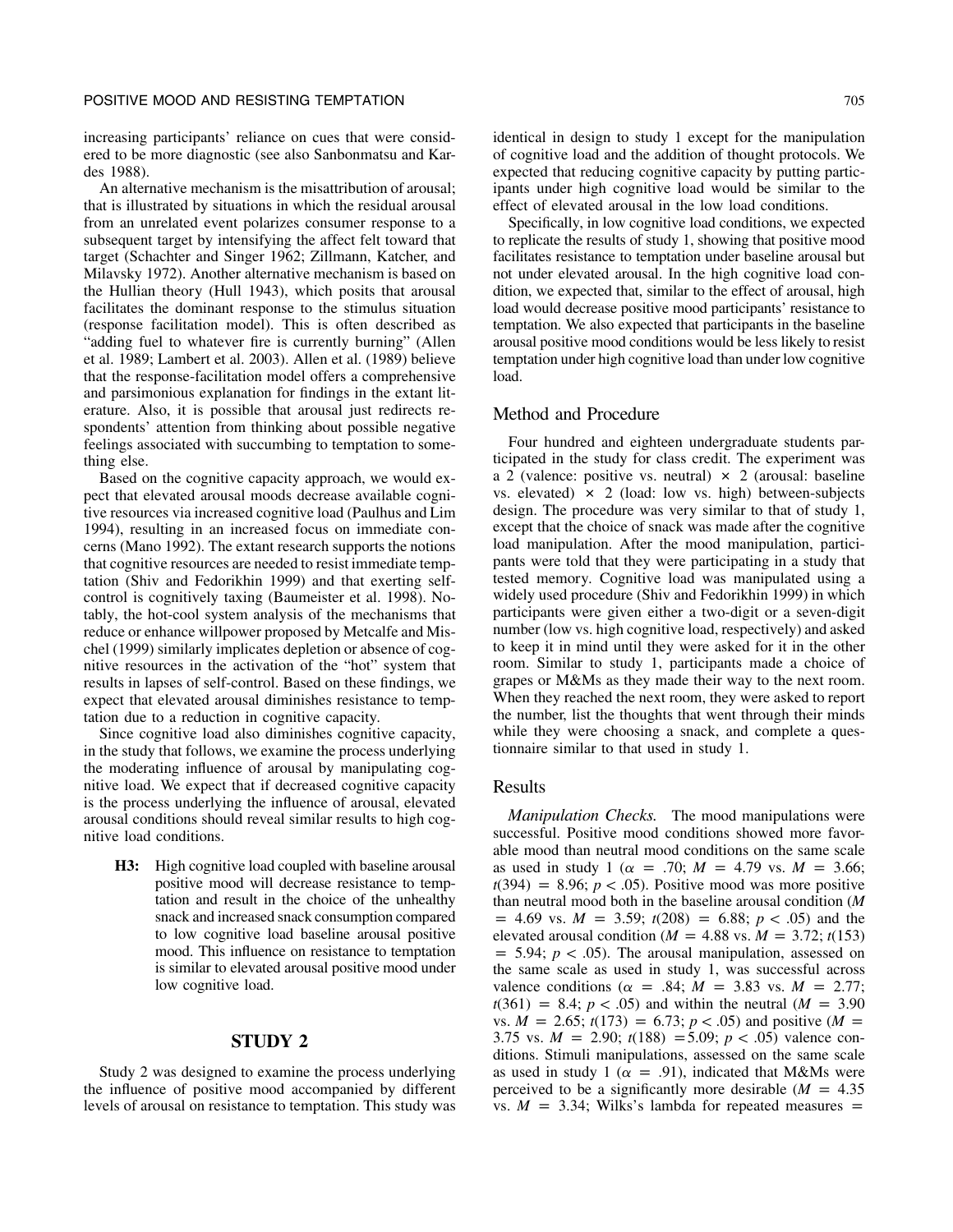.90;  $F(1, 418) = 44.5$ ;  $p < .001$ ), more sinful (*M* = 5.88) vs.  $M = 2.17$ ; Wilks's lambda for repeated measures  $=$ .38;  $F(1, 418) = 671$ ;  $p < .001$ ), and more impulsive (*M* = 6.35 vs.  $M = 5.28$ ; Wilks's lambda for repeated measures  $p = .89$ ;  $F(1,418) = 50.7$ ;  $p < .001$ ) choice than grapes.

To verify that the cognitive load manipulation had an influence on processing resources, we analyzed responses to a three-item scale that asked the respondents to what extent they concentrated on memorizing the number (e.g., I couldn't think about anything else but the number while I was answering the questions;  $\alpha = .83$ ). The score was significantly higher for the high load condition (seven-digit number to remember) than for the low-load (two-digit number) condition  $(3.24 \text{ vs. } 1.68; t(409) = 8.34; p < .05)$ .

*Choice of Grapes versus M&Ms.* As expected, a logistic regression showed a significant main effect of valence  $(\chi^2(1) = 5.28; p < .05)$ , arousal  $(\chi^2(1) = 5.70; p < .05)$ , and load  $(\chi^2(1) = 4.05; p < .05)$  on the choice of the snack. Importantly, this was qualified by the hypothesized load  $\times$ valence  $\times$  arousal interaction ( $\chi^2(1) = 5.44$ ;  $p < .05$ ) that revealed that, compared to the neutral mood, positive valence attenuated choice of the more sinful option in the low load baseline arousal condition (28% vs. 56%;  $\chi^2(1)$  = 10.21;  $p < .05$ ), there was no difference in choice across two valence conditions under elevated arousal or high load (see fig. 2). The findings from study 1 were replicated to show that positive valence failed to enhance resistance to temptation in terms of choice in the elevated arousal low load condition (67% vs. 64%, NS). As expected, in the high load condition, participants were equally likely to choose the more sinful tempting option under neutral and positive valence both in the baseline (58% vs. 59%, NS) and elevated arousal conditions (62% vs. 67%, NS).

*Consumption of M&Ms.* The results for the consumption of the more sinful snack paralleled those found for choice. In the low load conditions, we replicated our findings of study 1. Specifically, participants consumed less under the positive mood compared to the neutral valence in the baseline arousal conditions (46% vs. 72%, respectively). Under elevated arousal conditions, there was no difference in consumption of the M&Ms between the positive and neutral valence conditions (74% vs. 78%). Similar to the choice results, high load conditions showed relatively high levels of consumption of the sinful snack irrespective of the mood condition (see fig. 2).

*Analysis of Open-Ended Responses.* Two independent judges, unfamiliar with the design or conditions, coded thought protocols in the following categories: number of words and thoughts, overall temporal focus of the thoughts (long- vs. short- vs. medium-term), number of references to health or long-term consequences of the choice, and references to potential negative feelings from their choice. The judges agreed on 92% of the coding. We arbitrarily used one of the judge's coding (results did not vary significantly when we used the other judge's coding).

#### **FIGURE 2**

STUDY 2: CHOICE (A) AND CONSUMPTION (B) OF M&MS



Positive valence resulted in a greater number of total thoughts than the neutral valence (2.69 vs. 2.14, respectively;  $t(407) = 3.32$ ;  $p < .05$ ) and overall number of words used to describe these thoughts (26.8 vs. 21.7, respectively;  $t(407) = 3.28$ ;  $p < .05$ ). Importantly, there was a significant load  $\times$  arousal  $\times$  valence interaction ( $F(3, 402) = 2.71$ ;  $p < .05$ ) for the number of thoughts reported (see table 1). Low load baseline arousal participants in the positive valence condition listed more thoughts than those in the neutral valence condition (3.32 vs. 2.22;  $t(407) = 3.81$ ;  $p < .05$ ). They also used more words overall in describing their thoughts (31 vs. 25;  $t(407) = 2.33$ ;  $p < .05$ ). Also, in the low load baseline arousal condition, a higher proportion of positive mood participants had thoughts that reflected a longterm focus (44.6% vs. 19.7%, respectively;  $\chi^2 = 9.66$ ,  $p <$ .05), and they were also more likely to express health-related or consequences-related thoughts (44.6% vs. 24.6%, respectively;  $\chi^2 = 5.55$ ,  $p < .05$ ), as compared to those in the neutral valence condition. There were no significant valence effects on focus or health-related thoughts in the elevated arousal or high load conditions.

These thought protocol results support our prediction about elevated arousal limiting participants' cognitive resources. Overall, compared to the baseline arousal conditions, participants with elevated arousal used fewer words  $(22.7 \text{ vs. } 25.9; t(407) = 2.09; p < .05)$  and listed marginally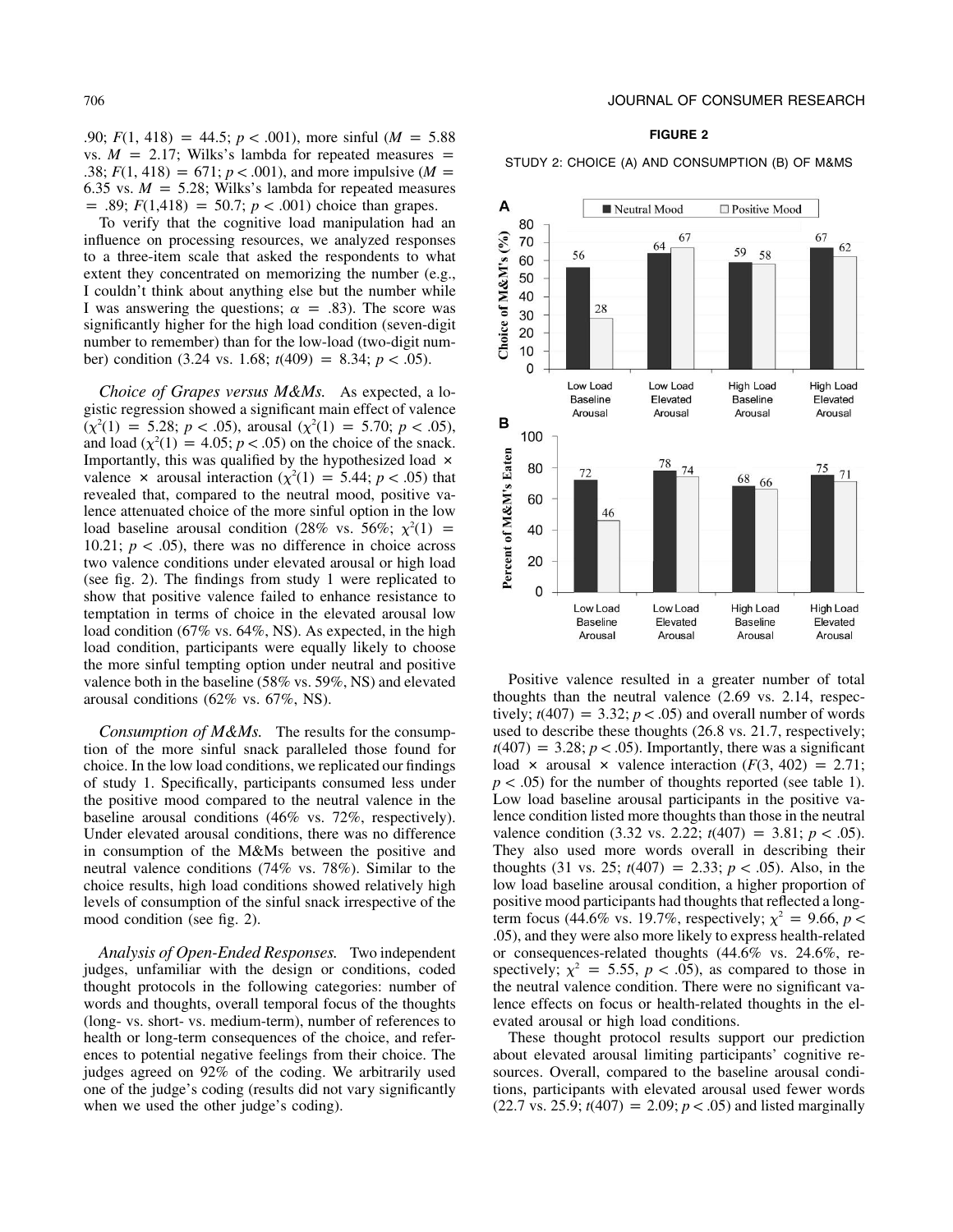|                                  | Low load           |                     |                    |                     | High load          |                     |                    |                     |
|----------------------------------|--------------------|---------------------|--------------------|---------------------|--------------------|---------------------|--------------------|---------------------|
|                                  | Baseline arousal   |                     | Elevated arousal   |                     | Baseline arousal   |                     | Elevated arousal   |                     |
|                                  | Neutral<br>valence | Positive<br>valence | Neutral<br>valence | Positive<br>valence | Neutral<br>valence | Positive<br>valence | Neutral<br>valence | Positive<br>valence |
| Number of words                  | $24.9*$            | $31.2*$             | 20.9               | 25.9                | 23.3               | 24.3                | 17.6               | 25.6                |
| Number of thoughts               | $2.2**$            | $3.3**$             | 2.1                | 2.9                 | 2.4                | 2.4                 | 1.9                | 2.2                 |
| Long-term focus (%)              | $19.7**$           | 44.6**              | 21.4               | 18.2                | 19.6               | 26.3                | 14.8               | 25.8                |
| Short-term focus (%)             | 50.8               | 40                  | 57.1               | 50.9                | 58.8               | 50.9                | 70.4               | 48.5                |
| Health and consequences mentions | $24.6*$            | 44.6*               | 23.8               | 18.18               | 25.5               | 28.1                | 25.9               | 20.4                |
| Negative feelings mentions       | $13.1*$            | $30.8*$             | 16.7               | 16.4                | 13.7               | 15.8                | 18.5               | 11.8                |

**TABLE 1**

STUDY 2: COMPARISON OF MEANS ACROSS CONDITIONS

 $*$ *p* < .05.

 $*$ *\*p* < .01.

fewer thoughts (2.2 vs. 2.7;  $t(407) = 1.87$ ;  $p < .07$ ). Also, respondents under high load reported fewer thoughts than those under low load (2.21 vs. 2.63;  $t(407) = 2.49$ ;  $p <$ .05), and the high load elevated arousal neutral mood condition showed directionally the lowest number of thoughts (1.9) and number of words (17.6). Also, in support of affect regulation role of positive mood in resistance to temptation, in the low cognitive load baseline arousal conditions, positive mood participants were more likely than the neutral mood participants to mention possible negative feelings associated with choosing the sinful option (31% vs.13%, respectively;  $\chi^2 = 5.67$ ,  $p < .05$ ).

## Discussion

The primary objectives of study 2 were to replicate the findings of study 1 and to obtain evidence for the process underlying the effects of elevated arousal and of baseline arousal with positive mood. Under low cognitive load, we replicated the results of study 1 by showing that positive mood reduces choice and consumption of the relatively more sinful and tempting option in the baseline arousal conditions but not in the elevated arousal conditions.

Lending insight into the process underlying these results, we found that, in the low cognitive load baseline arousal conditions, participants in a positive mood were more likely to list potential negative feelings from their choice in their thought protocols than the neutral mood participants. Positive mood also resulted in participants reporting more thoughts while choosing the snack, higher likelihood of mentioning health or long-term consequences of the choice, and a higher likelihood of displaying overall long-term focus in their thoughts, as compared to the neutral valence participants. These results nicely lend support to Andrade's (2005) prediction that positive mood participants are cognizant of the consequences of any action that might diminish their positive mood state.

Study 2 also provides important evidence on the effect of the arousal dimension of mood on resistance to temptation. High cognitive load conditions showed results very similar to the elevated arousal low load conditions, suggesting that elevated arousal constrains cognitive resources, similar to cognitive load. Thought protocols provide further support for this mechanism, showing fewer thoughts and words reported under elevated arousal versus baseline arousal conditions. Respondents in the high load conditions also had fewer thoughts and used fewer words compared to low load conditions.

This study also lends support to the cognitive resources depletion hypothesis vis-à-vis the misattribution of arousal, response facilitation mechanism, or redirection of attention explanations for the role of arousal. An additional piece of evidence in support of the cognitive capacity mechanism comes from the analysis of the grapes consumption data. The consumption of grapes involves much less resistance to temptation, as grapes are believed to be a healthy snack and consequently there is little or no struggle between desire and willpower. In this case, one would expect that cognitive capacity should not play a role in how many grapes are actually consumed. However, if the misattribution mechanism were at work, we would expect to see similar effects for the consumption of M&Ms and grapes since participants would be attributing their level of arousal to the snack in front of them. If the response facilitation mechanism were at work, arousal would increase the consumption of grapes as the dominant response. If the redirection of attention were responsible for the effect of arousal on consumption, then, again, the effect should be the same for both grapes and candy. In our studies, arousal had no effect on grapes consumption overall or under either low or high cognitive load (70% vs. 72%, respectively, NS overall; 76% vs. 79% NS under low load; 63% vs. 65% NS under high load).

Despite the evidence obtained in this study, some questions remain about the mechanism underlying the effect of arousal on consumer resistance to temptation. After all, similar effects of arousal and cognitive load do not necessarily mean similar underlying processes. Since the role of arousal is an integral part of our theorizing, we conducted another study (1) to verify that arousal had an effect on an unrelated activity known to require cognitive resources and (2) to replicate our previous findings using a different manipulation that would create higher levels of arousal.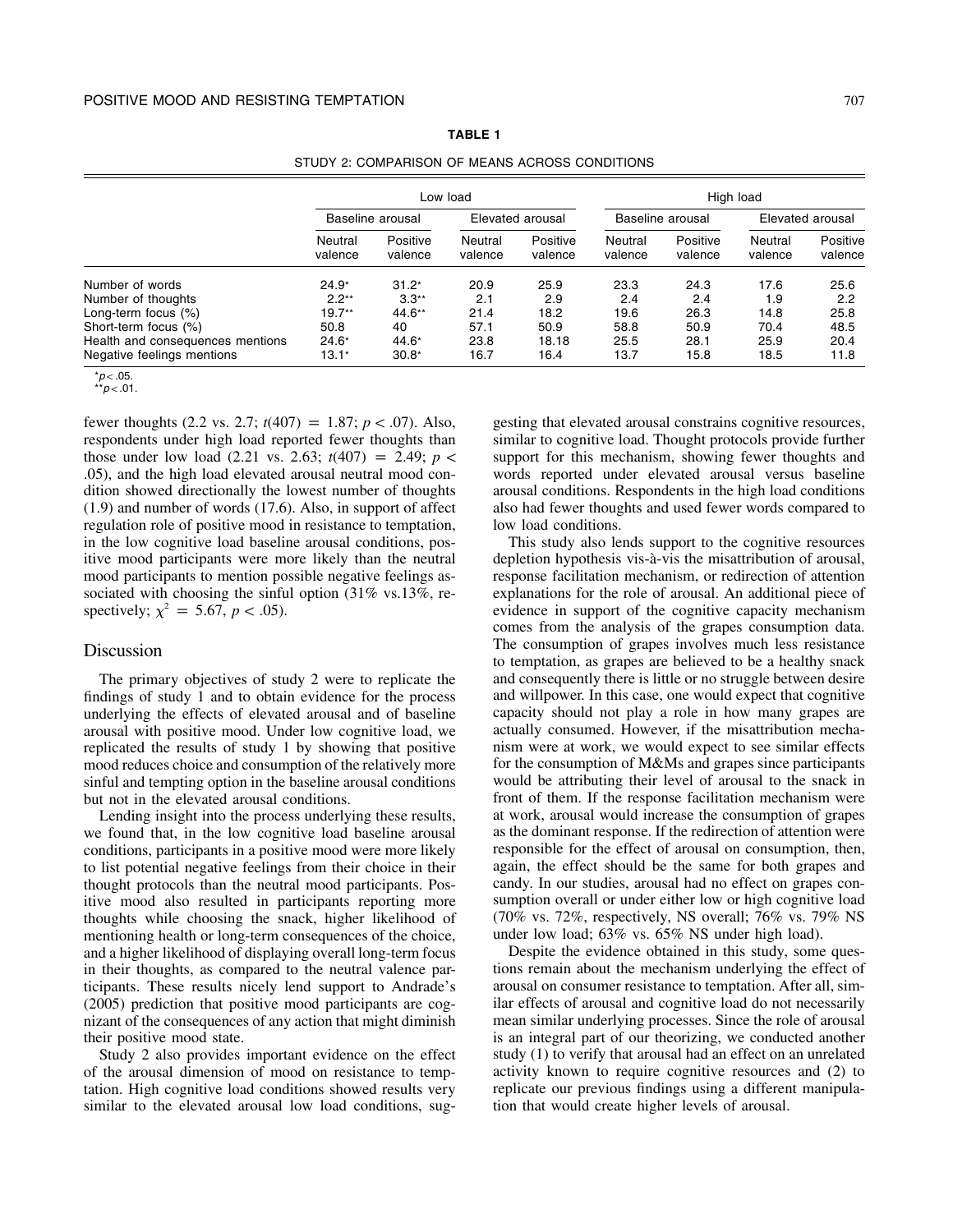## **STUDY 3**

## Method and Procedure

Two hundred and forty-five undergraduate students participated in the study for class credit. The experiment was a 2 (valence: positive vs. neutral)  $\times$  2 (arousal: baseline vs. elevated) between-subjects design. Participants were screened to be physically fit and capable of doing some moderate exercise. The study was conducted in small groups of four to eight participants at a time. The experiment room was set up with aerobic step stools. As the participants entered the room, they were presented with a cover story that explained that the purpose of the study was to examine consumer processing of video information. They were told that an increasing number of people watch video information, including TV programming, in different kinds of environments and while doing something else at the same time, for example, standing in line, filling their car with gas, or exercising. They were informed that they would watch a video clip while doing some moderate exercise on an aerobic step stool (elevated arousal condition) or standing (baseline arousal condition). Participants in the positive mood condition watched the positive baseline arousal film clip ("Tommy Boy"), and participants in the neutral mood condition watched the neutral baseline arousal film clip ("The House on the Rock") used in the previous studies. The total time taken to complete these tasks was about 4 minutes.

After the mood and arousal manipulation, participants were given a short questionnaire that was purportedly designed to assess their viewing experience (a few new questions about the movie clip were added to the questionnaire that we used in the previous studies to make the cover story more plausible). The mood manipulation check questions were embedded in this short survey. After completing the survey, participants were told that they needed to move to another room to complete a set of unrelated experiments. In a manner similar to that of studies 1 and 2, participants made a choice of grapes or M&Ms as they made their way to the next room. As soon as they reached the next room, they were asked to complete a set of word-jumble puzzles. This task was designed to assess the availability of cognitive resources as measured by individuals' ability to complete the puzzles. The procedure was adapted from Shiv, Carmon, and Ariely (2005): participants were given a set of 10 wordjumble puzzles, each presented on a separate page, and were asked to complete them as fast as possible, writing down the time when they started and stopped working on each puzzle. An example of a jumbled-word puzzle is this: ilduiq (answer: liquid). Participants then completed a questionnaire that was similar to that used in the previous studies.

## Results

*Manipulation Checks.* The mood manipulations worked as expected. To verify the robustness of manipulations and to clearly separate manipulation of arousal from positive activation, we used different 9-point semantic differential

scales ranging from  $-4$  to 4. The valence items were anchored by the following terms: sad/happy, bad/good, terrible/wonderful, and displeased/pleased ( $\alpha = .91$ ). Positive valence conditions showed more favorable mood than neutral valence conditions overall  $(M = 2.23$  vs.  $M = 1.24$ ;  $t(243) = 6.7; p < .01$ , within baseline arousal (*M* = 2.14) vs.  $M = 1.26$ ;  $t(127) = 4.3$ ;  $p < .01$ ) and within elevated arousal (*M* = 2.33 vs. *M* = 1.22;  $t(114) = 5.1$ ;  $p < .01$ ).

The arousal scale items were anchored with relaxed/stimulated, sluggish/frenzied, depressing/upbeat, and drowsy/energetic ( $\alpha$  = .82). The 9-point -4 to 4 scale showed that our manipulation was successful, with elevated arousal conditions reporting higher scores than the baseline arousal ones overall ( $\dot{M} = 1.70$  vs.  $M = .79$ ;  $t(243) = 7.03$ ;  $p < .01$ ), within neutral valence ( $M = 1.68$  vs.  $M = .90$ ;  $t(117) =$ 4.2;  $p < .01$ ), and within positive valence ( $M = 1.72$  vs.  $M = .68$ ;  $t(124) = 5.8$ ;  $p < .01$ ). Within-subject analysis of stimuli manipulations, assessed on the same scales as used in studies 1 and 2 ( $\alpha$  = .91 for M&Ms and  $\alpha$  = .90 for grapes), indicated that, compared to grapes, M&Ms were perceived to be significantly more desirable  $(M = 5.07 \text{ vs.})$  $M = 3.57$ ; Wilks's lambda for repeated measures  $= .75$ ;  $F(1, 242) = 82$ ;  $p < .0001$ ), more sinful (*M* = 5.74 vs. *M*  $= 1.80$ ; Wilks's lambda for repeated measures  $= .30$ ;  $F(1, 1)$ 242) = 570;  $p < .0001$ ), and more impulsive (*M* = 5.90) vs.  $M = 4.81$ ; Wilks's lambda for repeated measures  $=$ .88;  $F(1, 242) = 34$ ;  $p < .0001$ ). In addition, on measures added in study 3, M&Ms were perceived as relatively more tempting than grapes ( $M = 5.86$  vs.  $M = 5.03$ ; Wilks's lambda for repeated measures = .93;  $F(1, 242) = 18.4$ ; *p* ! .0001), while grapes were perceived as easier to resist to consume ( $M = 6.27$  vs.  $M = 5.31$ ; Wilks's lambda for repeated measures = .90;  $F(1, 242) = 28$ ;  $p < .0001$ ).

*Choice of Grapes versus M&Ms.* As expected, a logistic regression revealed a significant main effect of arousal  $(\chi^2(1) = 20.64; p < .0001)$  showing higher propensity to choose M&Ms under elevated than under baseline arousal (63% vs. 35%) and a marginally significant effect of valence  $(\chi^2(1) = 3.19; p < .08)$ . Importantly, this was qualified by the hypothesized valence  $\times$  arousal interaction ( $\chi^2(1) =$ 6.61;  $p < .02$ ) that revealed that, compared to the neutral mood, positive valence attenuated choice of the more tempting option in the baseline arousal condition (24% vs. 48%;  $\chi^2(1) = 8.16$ ;  $p < .01$ ) and there was no difference in choice across two valence conditions under elevated arousal (60% vs. 65%, NS), thus replicating the findings from studies 1 and 2. In addition, the degree to which the respondents agreed with questions about whether they were M&M or grape fanatics had a significant effect on their choice, increasing the likelihood of choice of the corresponding item (for M&Ms,  $\chi^2(1) = 9.58$ ;  $p < .01$ ; for grapes,  $\chi^2(1) =$ 5.82;  $p < .02$ ).

*Consumption of M&Ms.* The results for the consumption of the more tempting snack paralleled those found for choice and were replications of our findings in the first two studies. Specifically, participants consumed less under the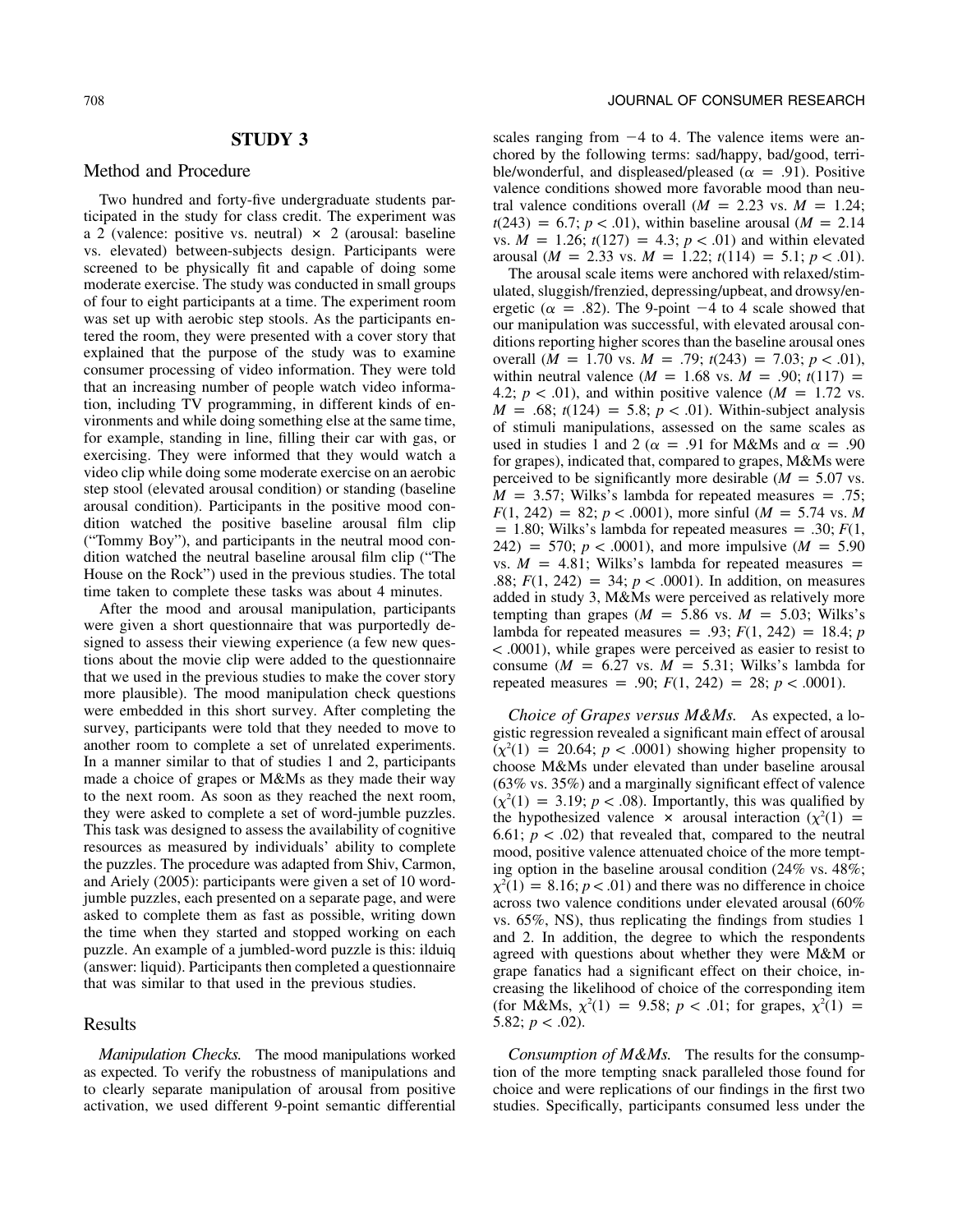positive mood as compared to the neutral valence in the baseline arousal conditions (16% vs. 36%, respectively). Under elevated arousal conditions, there was no difference in consumption of the M&Ms between the positive and neutral valence conditions (55% vs. 52%). The valence  $\times$ arousal interaction was significant  $(F(1, 112) = 5.05, p <$ .03). The main effect of arousal was also significant, with elevated arousal conditions showing a higher level of consumption than the baseline arousal conditions (54% vs. 26%;  $t(116) = 5.08$ ;  $p < 01$ ). Similar to our results in study 2, arousal had no effect on grape consumption (66% vs. 64%), providing some additional evidence against misattribution of arousal, response facilitation, and redirection of attention mechanisms.

*Puzzle Solving Task.* An analysis of the results of the puzzles task provides evidence that arousal has an effect on availability of cognitive resources. We tested whether arousal, valence, and the arousal  $\times$  valence interaction had an effect on the number of puzzles solved and the time it took the participants to solve the puzzles. The number of puzzles solved was affected by the level of arousal and the arousal  $\times$  valence interaction. Compared to baseline arousal participants, elevated arousal participants solved fewer puzzles (5.3 vs. 6.2;  $t(116) = 3.16$ ;  $p < .01$ ) but took longer to solve them (75 sec. vs. 66 sec. per puzzle, on average;  $t(116) = 2.54$ ;  $p < .02$ ). Also, the interaction showed that positive valence baseline arousal participants solved more puzzles than those in the baseline arousal neutral valence condition  $(6.7 \text{ vs. } 5.7, \text{ respectively}; t(128)) =$ 2.48;  $p < .02$ ). In the elevated arousal conditions, participants with a positive mood solved as many puzzles as those with a neutral mood  $(5.2 \text{ vs. } 5.5, \text{ respectively}; t(115) < 1, \text{ NS}).$ The results from the puzzles task confirm that arousal takes away cognitive resources that could be used for resisting temptation. The effect of manipulated arousal on the puzzles and differential effects of arousal on consumption of M&Ms and grapes (no effect on the latter) clearly favor depletion of cognitive resources mechanism over the other proposed mechanisms of misattribution of arousal, facilitating dominant response, and redirection of attention. All the alternative mechanisms would suggest similar effects of arousal on consumption of M&Ms and grapes, and no effect on the puzzles task.

## **GENERAL DISCUSSION**

This research focuses on the interfering effects of arousal with the influence of positive mood on resistance to temptation. The results of three studies lend support to a growing body of research that suggests that positive mood facilitates resistance to temptation (Aspinwall 1998; Fishbach and Labroo 2007; Labroo and Patrick 2009). Importantly, however, the current research presents a boundary for this effect to illustrate that this facilitative effect of positive mood is true of baseline arousal positive mood and is diminished when positive mood is accompanied by elevated arousal. The current research therefore reinforces the notion that it is not only valence but also the accompanying level of arousal that is of importance when studying affect in consumer behavior (Gorn et al. 2001; Mano 1992; Pham 1996).

We present three studies to determine "why" and "when" positive mood facilitates resistance to temptation. We demonstrate that, when elevated arousal accompanies positive mood, it interferes with this effect, resulting in diminished resistance to temptation. We rely on different experimental procedures and different measured indicators to illustrate that elevated arousal works via the depletion of cognitive resources needed to resist temptation. Notably, in this research we investigate resistance to temptation not only in terms of choice between two snack items, one of which is more unhealthy, sinful, tempting, and hard to resist (M&Ms) than the other (grapes), but also in terms of regulating the quantity of the sinful item consumed when it ends up being chosen.

## Future Research

The current studies establish that it is both valence and arousal that play a role in resisting temptation. Raghunathan and Pham (1999) argue that affective states of the same valence can have distinctly different influences on decision making. They suggest that this is due to the fact that these different states activate different goals. It would therefore be useful to further examine the role of specific affective states, both positive and negative (e.g., anger vs. sadness or happiness vs. contentment), in the self-regulatory domain.

In our studies, positive mood facilitates the pursuit of the operative goal, which is long-term health and success in the face of a temptation. In some situations, however, availability of a healthy option in the choice dilemma could signal a fulfillment of the health goal and actually activate nonhealth-related goals. Indeed, Labroo and Patrick (2009) illustrate that mild positive mood facilitates the pursuit of an operative goal: a "fun" goal when that is operative and a virtuous "study" goal when that is operative. One intriguing direction for future research is to verify if positive mood will indeed facilitate the pursuit of different goals and whether arousal would then interfere with the pursuit of those goals and enhance self-control.

The role of arousal as a critical component of affective states and one that might have considerable influence on behavioral outcomes is an area of research that remains underinvestigated. Anderson (1990, 98) describes arousal as a "hypothetical construct representing the sum (in a principal components sense) of a variety of processes that mediate activation, alertness and wakefulness." Arousal is a multifaceted construct that has been manipulated in the extant research by such various means as movie clips, threat of shock, standing on a suspension bridge, engaging in exercise, and even ingesting a shot of arousal-inducing substances such as adrenaline, cocaine, or coffee (Allen et al. 1989). One potential area of future research is to systematically investigate the interplay of different dimensions of arousal, such as purely emotional or various types of physiological arousal and the effects these dimensions may have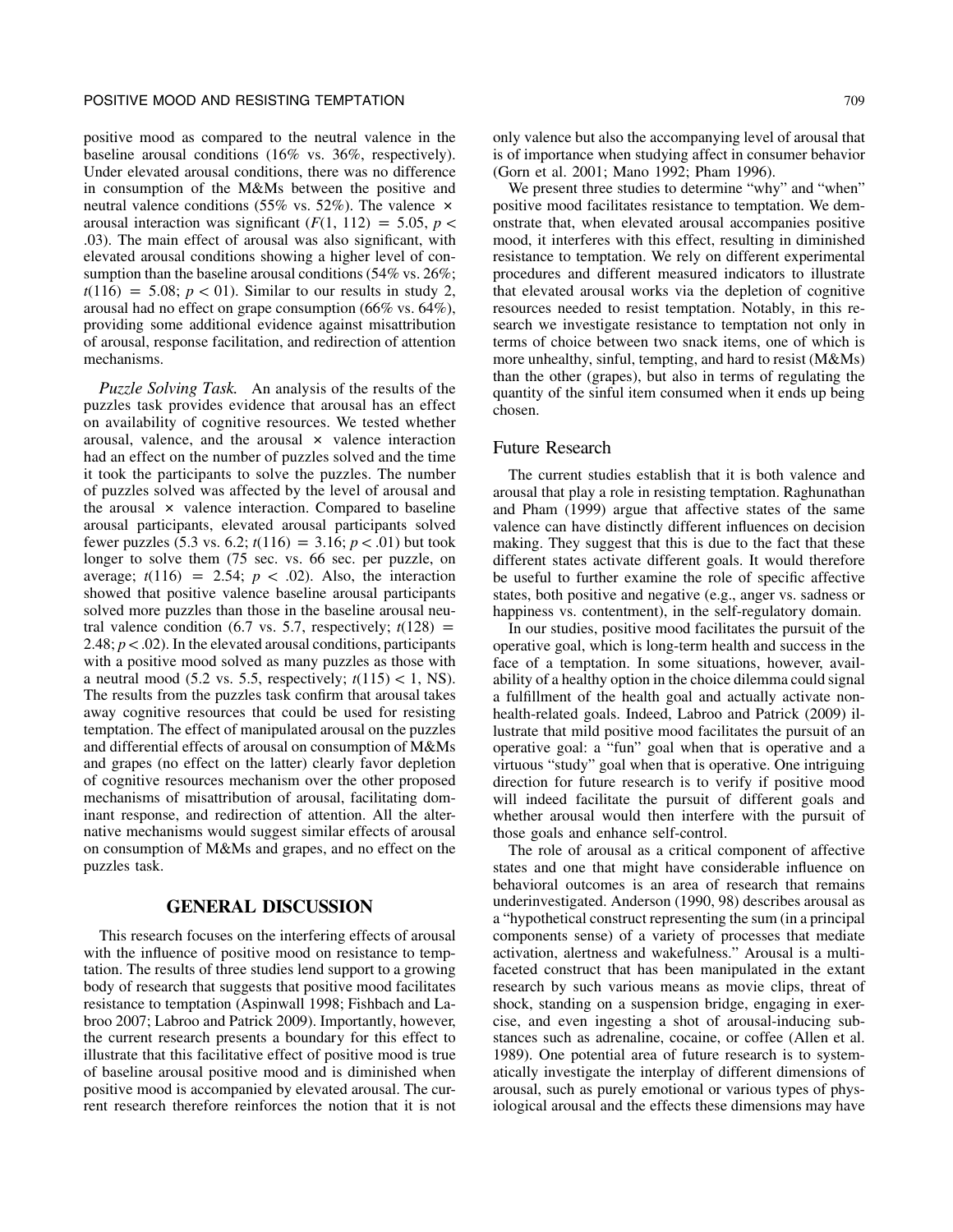on consumer resistance to temptation. The effect of the interaction between arousal elicited by ambient affect (as in this research) and the stimulus (arousing advertising) on evaluation and behavior is another fruitful area of future research. Another interesting direction for future research is to examine individual difference variables such as gender, chronic impulsivity, and need for cognition that might have an influence on how arousal influences the relationship between positive mood and resistance to temptation. Some prior research, for instance, has shown that gender does influence the extent to which a sinful item like M&Ms is perceived to be a mood-enhancing cue (Andrade 2005). Other research, like our own, has reported no effect of gender (Garg, Wansink, and Inman 2007).

In this research we looked at resistance to temptation not only in the form of choice but also in the form of regulating consumption after the choice has been made. After succumbing to initial temptation and choosing the more sinful option, consumers can still make up for it by consuming less of the product of their choice. The differences between how individuals resist temptation at the time of choice versus at the time of consumption is an interesting area for future investigation. We posit that consumers may be avoiders (those who avoid choosing a tempting item at the time of choice) versus controllers (those who allow themselves to choose a tempting item but then regulate the quantity consumed). Indeed, the authors of this article fall squarely in these two different categories. In sum, this research examines a domain of consumer behavior in which the volatility of feeling states interacts with buyer behavior, namely, selfcontrol, a domain that is of increasing importance to consumer researchers, marketers, and policy makers alike (Baumeister 2002).

## **REFERENCES**

- Allen, James B., Douglas T. Kenrick, Darwyn E. Linder, and Michael McCall (1989), "Arousal and Attraction: A Response-Facilitation Alternative to Misattribution and Negative-Reinforcement Models," *Journal of Personality and Social Psychology*, 57 (2), 261–70.
- Anderson, Kristen J. (1990), "Arousal and the Inverted-U Hypothesis: A Critique of Neiss' Reconceptualizing Arousal,"*Psychological Bulletin*, 107 (1), 96–100.
- Andrade, Eduardo B. (2005), "Behavioral Consequences of Affect: Combining Evaluative and Regulatory Mechanisms," *Journal of Consumer Research*, 32 (December), 355–62.
	- Andrade, Eduardo B. and Joel B. Cohen (2007), "Affect-Based Evaluation and Regulation as Mediators of Behavior: The Role of Affect in Risk-Taking, Helping and Eating Patterns," in *Do Emotions Help or Hurt Decision Making? A Hedgefoxian Perspective*, ed. Kathleen Vohs, Roy Baumeister, and George Loewenstein, New York: Russell Sage, 35–68.
- Aspinwall, Lisa G. (1998), "Rethinking the Role of Positive Affect in Self-Regulation, Motivation, and Emotion," *Motivation and Emotion*, Special Issue, *Positive Affect and Self-Regulation*, 22 (1), 1–32.
- Baumeister, Roy F. (2002), "Yielding to Temptation: Self-Control

Failure, Impulsive Purchasing, and Consumer Behavior," *Journal of Consumer Research*, 28 (March), 670–76.

- **→ Baumeister, Roy F., Ellen Bratslavsky, Mark Muraven, and Dianne** M. Tice, (1998), "Ego Depletion: Is the Active Self a Limited Resource?" *Journal of Personality and Social Psychology*, 74 (May), 1252–65.
	- Baumeister, Roy F., Todd F. Heatherton, and Dianne M. Tice (1994), *Losing Control: How and Why People Fail at Self Regulation*, San Diego: Academic.
- → Bless, Herbert, Gerd Bohner, Norbert Schwarz, and Fritz Strach (1990), "Mood and Persuasion: A Cognitive Response Analysis," *Personality and Social Psychology Bulletin*, 16 (2), 331–45.
- Cohen, Joel and Eduardo B. Andrade (2004), "Affective Intuition and Task-Contingent Affect Regulation," *Journal of Consumer Research*, 31 (September), 358–67.
- Cools, Joseph, David E. Schotte, and Richard L. McNally (1992), "Emotional Arousal and Overeating in Restrained Eaters," *Journal of Abnormal Psychology*, 101 (May), 348–51.
- → Duffy, Elizabeth (1957), "The Psychological Significance of the Concept of 'Arousal' or 'Activation,'" *Psychological Review*, 64 (5), 265–75.
- Fedorikhin, Alexander and Catherine A. Cole (2004), "Mood Effects on Attitudes, Perceived Risk, and Choice: Moderators and Mediators," *Journal of Consumer Psychology*, 14,  $(1), 2-12.$
- Fishbach, Ayelet, Ronald S. Friedman, and Arie W. Kruglanski (2003), "Leading Us Not unto Temptation: Momentary Allurements Elicit Overriding Goal Activation," *Journal of Personality and Social Psychology,* 84 (2), 296–309.
- Fishbach, Ayelet and Aparna A. Labroo (2007), "Be Better or Be Merry: How Mood Affects Self-Control," *Journal of Personality and Social Psychology*, 93 (2): 158–73.
- Garg, Nitika, Brian Wansink, and J. Jeffrey Inman (2007), "The Influence of Incidental Affect on Consumers' Food Intake," *Journal of Marketing*, 71 (1), 194–206.
- Giner-Sorolla, Roger (2001), "Guilty Pleasures and Grim Necessities: Affective Attitudes in Dilemmas of Self-Control," *Journal of Personality and Social Psychology*, 80 (2), 206–21.
- Gorn, Gerald J., Michel Tuan Pham, and Leo Yatming Sin (2001), "When Arousal Influences Ad Evaluation and Valence Does Not (and Vice Versa)," *Journal of Consumer Psychology*, 11 (1), 43–55.
- Gross, James J. (1998), "The Emerging Field of Emotion Regulation: An Integrative Review," *Review of General Psychology*, 2 (September), 271–99.
- Hoch, Stephen J. and George F. Loewenstein (1991), "Time-Inconsistent Preferences and Consumer Self-Control," *Journal of Consumer Research,* 17 (March), 492–507.
	- Hull, Clark L. (1943), *Principles of Behavior: An Introduction to Behavior Theory*, New York: Appleton-Century.
- → Isen, Alice M., Thomas E. Shalker, Margaret Clark, and Lynn Karp (1978), "Affect, Accessibility of Material in Memory, and Behavior: A Cognitive Loop?" *Journal of Personality and Social Psychology*, 36 (January), 1–12.
- Kivetz, Ran and Anat Keinan (2006), "Repenting Hyperopia: An Analysis of Self-Control Regrets," *Journal of Consumer Research*, 33 (September), 273–82.
- Labroo, Aparna and Vanessa M. Patrick (2009), "Psychological Distancing: Why Happiness Helps You See the Big Picture,' *Journal of Consumer Research,* 35 (5), 800–809.
- Lambert, Alan J., B. Keith Payne, Larry L. Jacoby, Lara M. Shaffer, Alison L. Chasteen, and Saera R. Khan (2003), "Stereotypes